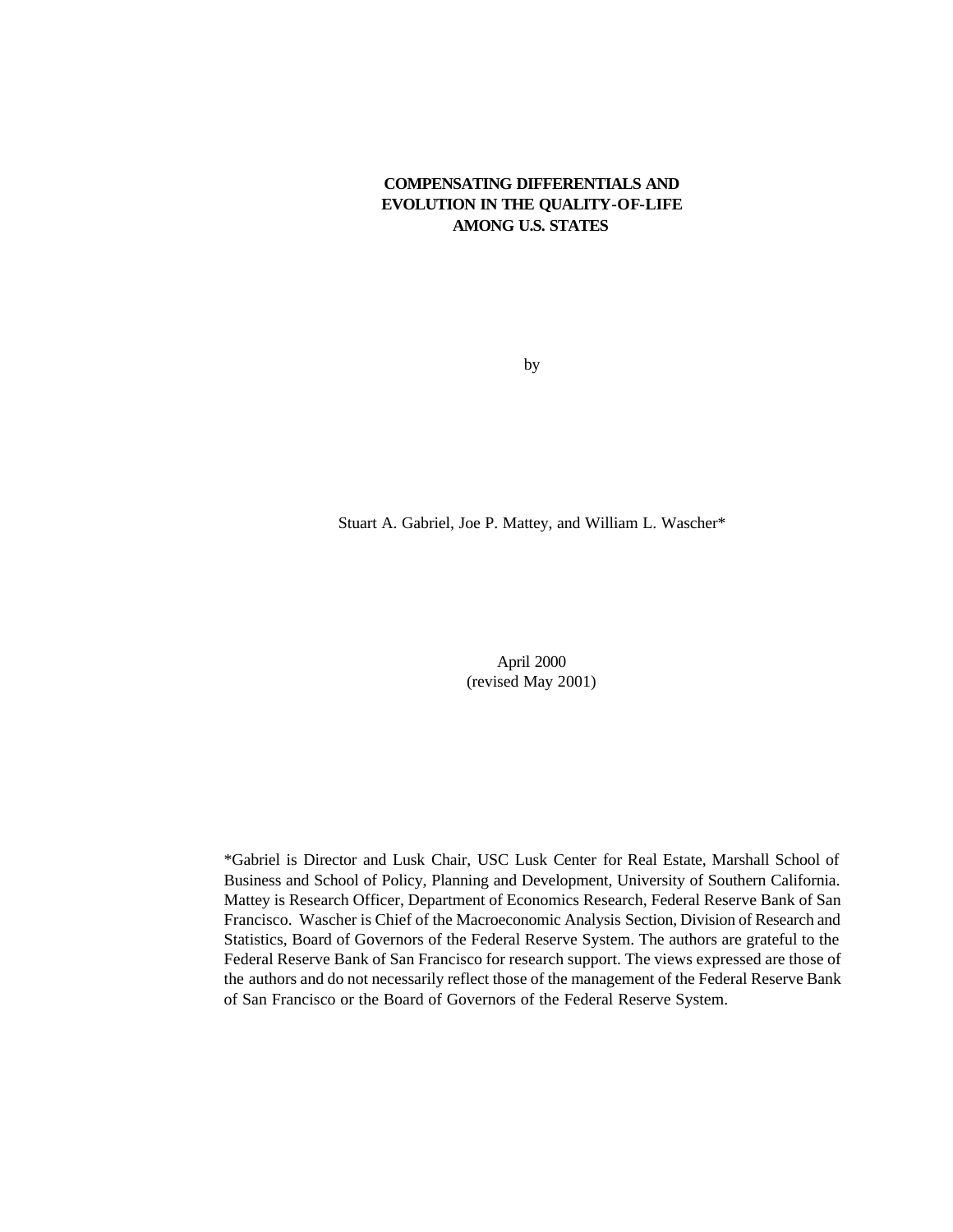## **Abstract**

This paper provides the first application of the compensating differential paradigm to the evaluation of the extent and sources of evolution in state quality-of-life. The compensating differentials approach derives from early work by Rosen (1979) and Roback (1982), who showed how to extract quality-of-life measures from compensating differentials in wages and house prices. To date, however, empirical analysis of compensating differentials generally has been cross-sectional in nature and provides little insight as to the extent or determinants of changes over time in the quality of life. In this paper, we provide estimates of the evolution in quality-of-life rankings for U.S. states over the 1981- 1990 period. Our findings indicate that the quality-of-life rankings are relatively stable across model specifications and over time for certain poorly ranked, densely-populated Midwestern and eastern industrial states and also for other high quality-of-life rural western states. However, we find substantial deterioration in quality-of-life rankings in some states that experienced rapid population growth during the decade. Reduced spending on infrastructure, increased traffic congestion, and air pollution account for the bulk of the deterioration in quality-oflife in these states. As would be expected, improvement in those same factors is shown to result in marked ascension in quality-of-life ranks among other states.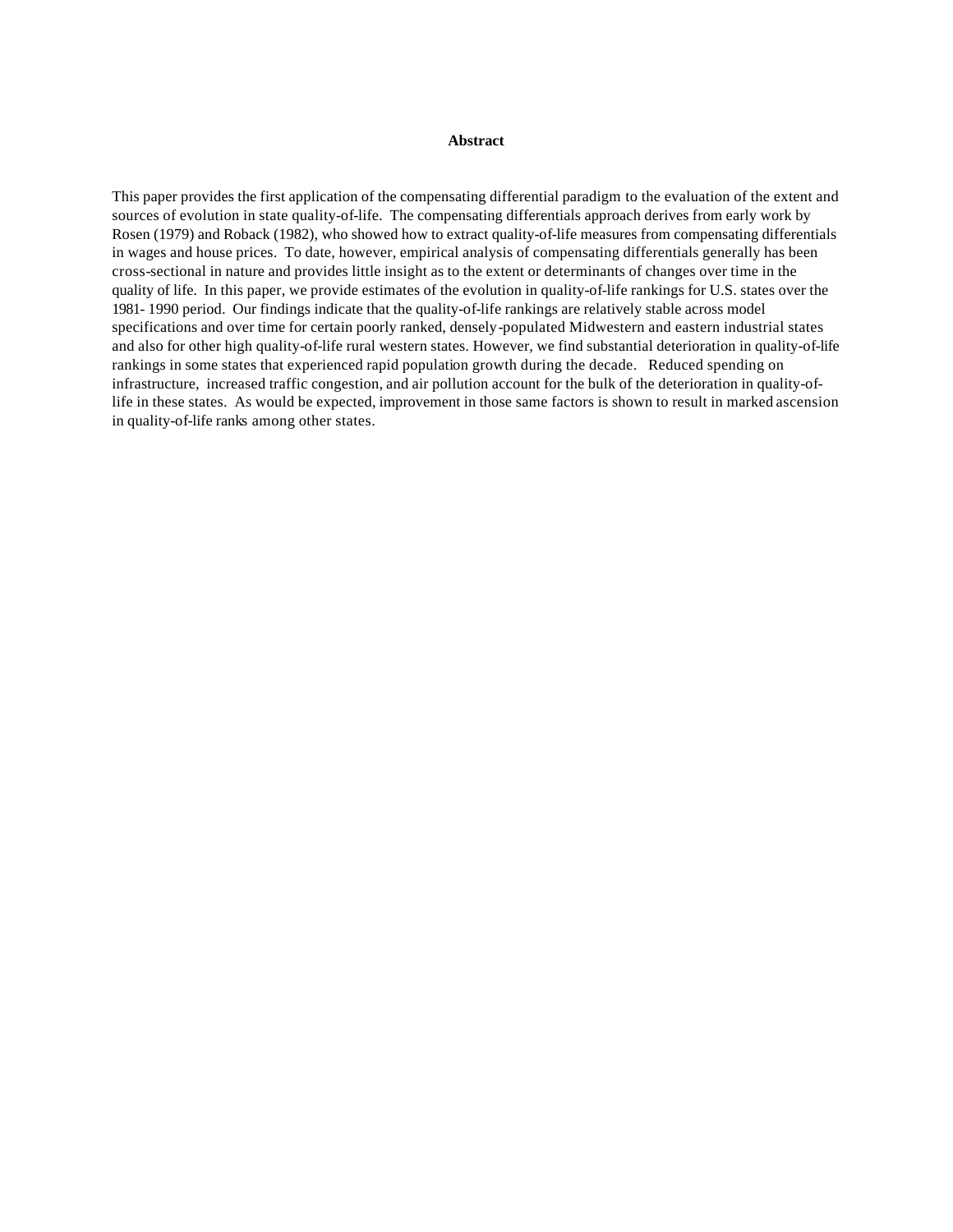# **I. Introduction**

i

There has long been widespread interest and popular debate surrounding regional variations in the quality of life. In recent decades, media analysts and others have alleged ongoing and substantial deterioration in quality-oflife in such places as California, New York, and other heavily populated states, in the wake of increasingly evident problems of congestion, school quality, public infrastructure, and the like. At the same time, analysts have extolled the growing agglomeration of produced and natural amenities in Colorado, Arizona, Wisconsin, and areas of the Pacific Northwest. With quality-of-life issues thought to importantly affect the competitiveness of states and hence their growth trajectories, elected representatives, economic development officials, and policy analysts increasingly have focused on the attractiveness of state and local amenity and public finance packages.

In an economic sense, the popular concern regarding quality-of-life can be described in terms of the importance of location-specific amenities to household utility, a view that generally has been confirmed by empirical studies of residential location decisions (see, for example, Graves (1980) or Blomquist and Berger (1992)). Economists have further contributed to the quality-of-life debate by pointing out that pecuniary differences across locations in wages or land rents should compensate for the differences in nonpecuniary characteristics that traditionally are included as elements of the popular rankings, and thus that differences in wage rates and land rents could be used to estimate the utility valuation weights (or implicit prices) of the nonpecuniary characteristics of locations.<sup>1</sup> Although there has been some disagreement about exactly how to specify such models, the standard approach now used in the academic literature is based on the work of Rosen (1979) and Roback (1982, 1988). More recent applications of this compensating differential approach to estimating the quality of life include Hoehn et al (1987), Blomquist et al (1988), Gyourko and Tracy (1992), and Stover and Leven (1992), among others.

One uniform aspect of this research has been the absence of research on the extent or sources of changes over time in the quality-of-life. In virtually all of the published studies, researchers have focused on relative rankings of the quality-of-life at a single point in time. This focus is not surprising, given the severe limitations associated

 $1$ In contrast to this economic approach, the choice of individual amenities included in the popular rankings and the weights assigned to these amenities are often chosen in an ad hoc manner, and thus vary considerably across the popular "quality-of-life" indexes. Among the best known of the popular rankings of quality-of-life is Boyer and Savageau's *Places Rated Almanac* (1985, 1989, 1993). In that publication, selected individual amenities are assigned equal weights.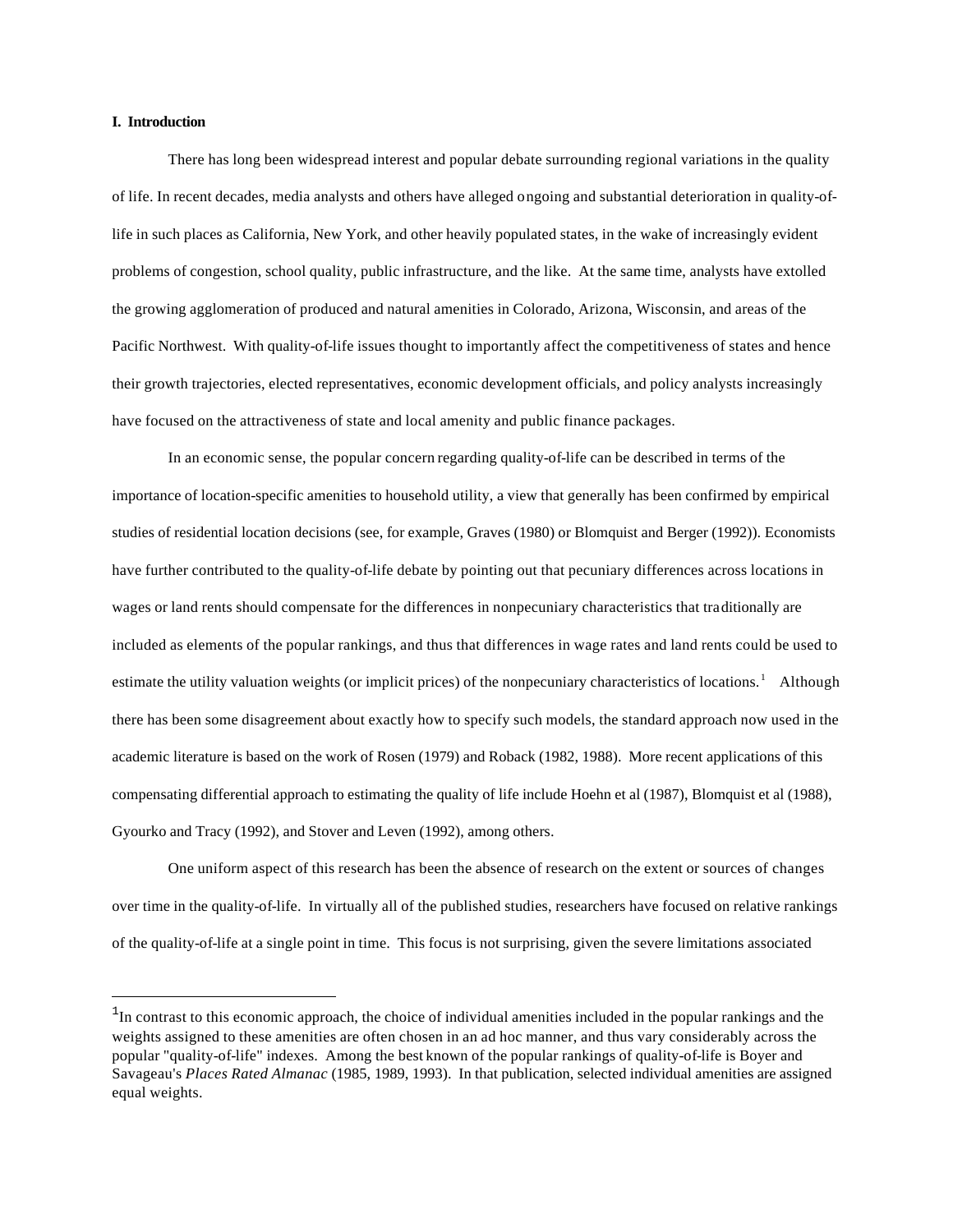with the compilation of time-series data on amenities. However, the results from existing studies provide little insight as to the evolution over time in quality-of-life comparisons, or what amenity changes have been most effective in improving the attractiveness of particular locations.

In this paper, we construct a time-series of quality-of-life rankings by applying the compensating differentials approach employed in the existing literature to a pooled time-series and cross-section of states for the 1981-1990 period. After assembling an extensive dataset of state-specific amenity characteristics, many of which vary over time, we estimate the implicit prices associated with each amenity characteristic and use these prices to construct the first comprehensive time-series of state-level rankings of the quality-of-life. As in other studies, this approach sheds light on the types of amenities that are most important to household location decisions. Further, the analysis also identifies the contribution of specific amenities to the relatively large movements in quality-of-life evidenced in some states.

In addition to our focus on comparisons of the quality of life rankings over time, our paper differs from the existing literature in terms of how we implement the compensating differentials approach. In particular, we ext end the standard approach by deriving our estimates from a three-equation system that goes beyond earlier specifications in the literature to explicitly test for the capitalization of amenities in wages, housing rents, and prices of other commodities traded primarily in local markets. Prior empirical analyses failed to adequately specify and test the capitalization of place-specific amenities in the cost-of-living other than housing.

One limitation of our focus on changes in the quality-of-life is that consistent time-series of many locationspecific attributes and amenities are available only at the state level. In choosing a location, households and firms may also compare amenities at the city or county level, and in this sense our estimates of quality-of-life differentials across states provide a partial view of the factors affecting the location decision. Nevertheless, many locational attributes are well-proxied at the state level of aggregation, including those associated with climate, proximity to natural amenities (parks, waterways, coastlines), funding of transportation infrastructure, public welfare, and higher education. Also, fiscal, environmental, and public infrastructure policies that affect the quality-of-life are often formulated at the state level and thus vary considerably more across states than across local areas within a state. Thus, while our analysis does not provide a full description of the range of locational opportunities within a state, we

-2-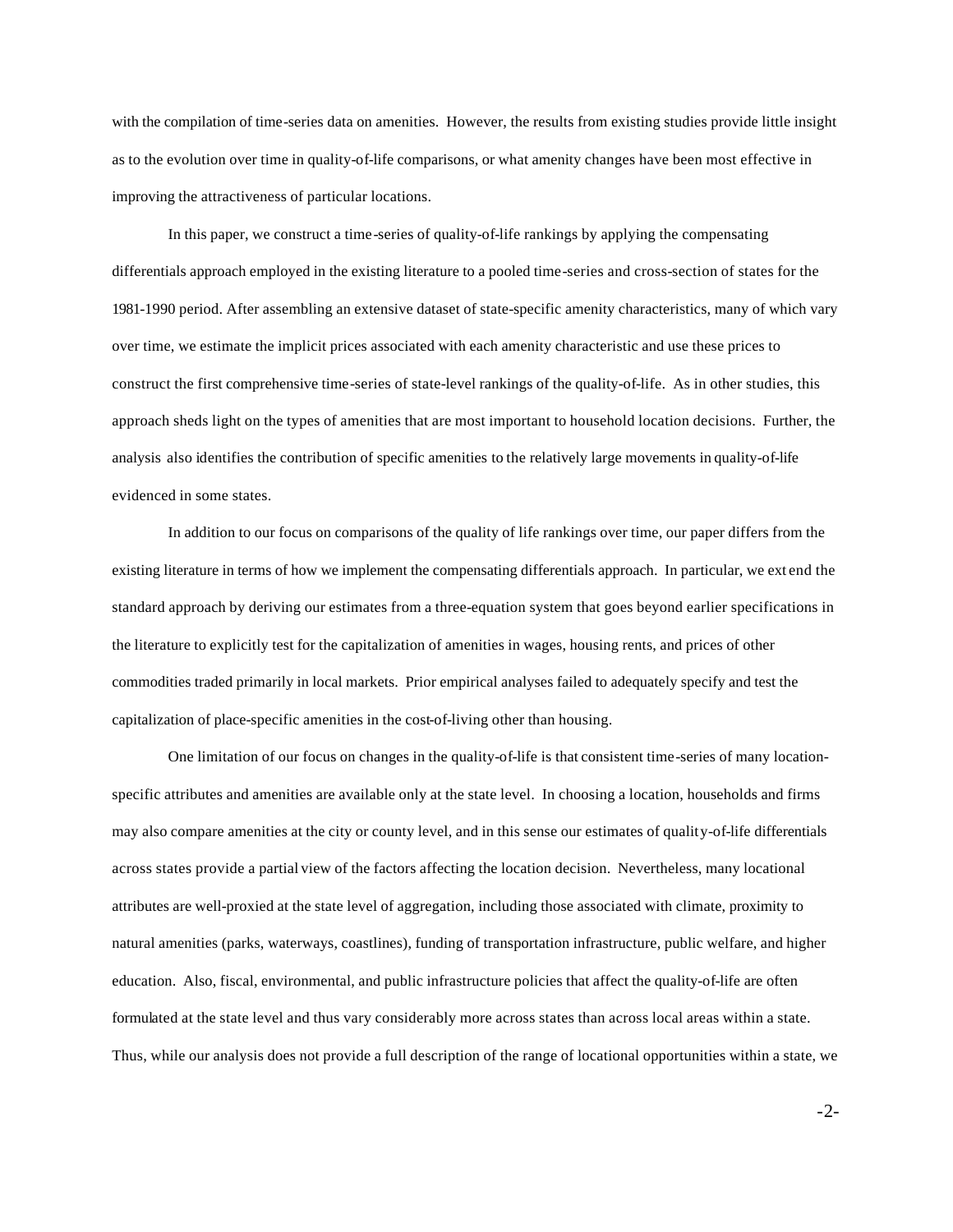can give a sense of the average attractiveness of each state, and in this regard, our study provides the first significant estimates of changes in state-level quality-of-life and its determinants.<sup>2</sup>

Our results indicate that there were significant changes in the quality-of-life rankings of U.S. states over the 1981-1990 period. For example, perceptible improvements in the relative quality-of-life are found for such states as Alaska and Arizona, whereas notable declines are evident for Hawaii, Nevada, and New Hampshire. In contrast, sparsely populated mountainous Western states such as Montana and Wyoming are highly ranked in the estimated quality-of-life throughout the decade, while more densely-populated Midwestern and eastern industrialized states consistently score the lowest in terms of estimated quality of life. With respect to individual amenities, reduced spending on highways and increased traffic congestion and air pollution appear to explain the bulk of the deterioration in states with declining quality-of-life rankings. In contrast, states with improved quality-of-life rankings ascended for a variety of reasons, including reduced state and local government income tax burdens, improved air quality, increased highway spending, and reduced commute times.

Finally, we examine the robustness of our results to numerous modeling issues that have been raised in the literature. For example, like other studies in the economics literature, our list of amenity indicators undoubtedly omits some relevant location-specific characteristics, and it is useful to compare our baseline results with those from a model that includes parameters for unobserved group effects. As described below, we find that many of our results are robust across alternative specifications.

# **II. Theoretical Approach**

i

Rosen (1979) provides the conceptual framework for most economic analyses of quality-of-life differences across locations, and in this regard, our paper is no different. In particular, Rosen assumes that locations can be viewed as interrelated bundles of wages, rents, and amenities, with the specific makeup of the bundles offered differing across locations. Households and firms then compete for a fixed number of sites across those areas, with households seeking to maximize utility and firms attempting to minimize costs through their locational choices. If

 $2^2$ The analysis also provides a meaningful adjunct to our earlier assessment of the determinants of directional migration among U.S. states (Gabriel, Mattey, and Wascher [1995]). In that analysis, we sought to specify and test the relative importance of economic versus quality-of-life effects in the determination of intertemporal population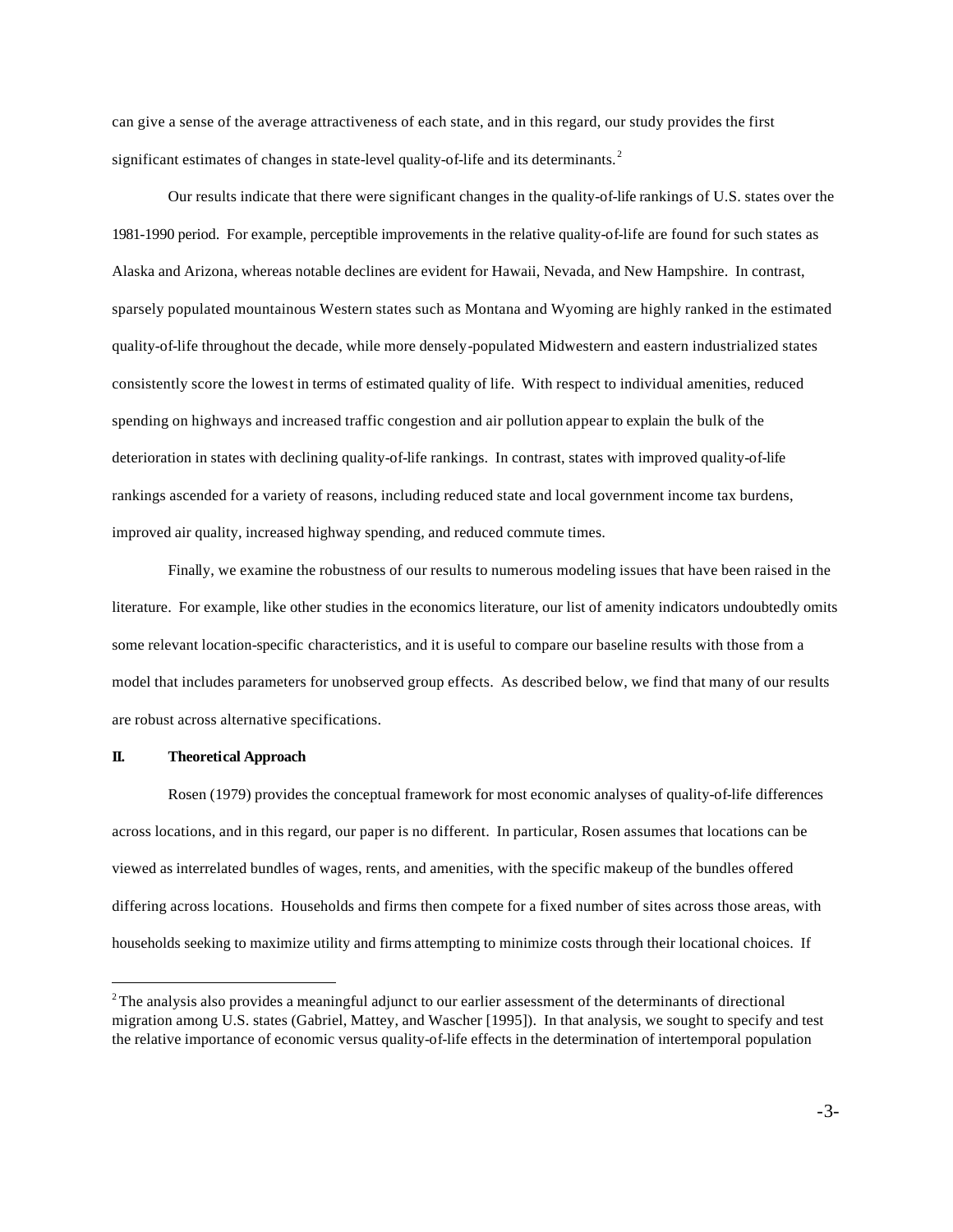agents face no informational or mobility-related transactions costs and households have common preferences for amenities, then the Rosen model implies--given a fixed distribution of amenities--that wages and land rents will vary across locations in order to equilibrate household utility. In particular, a spatial equilibrium is attained when moving would neither improve household utility nor reduce firm costs.<sup>3</sup> In Roback's (1982) generalization of this model to include land as a factor of production, land rents are higher in more desirable amenity-rich areas, but the effect of higher amenities on wages also depends on how the amenities affect firm productivity.

Roback also expands upon the simple model by introducing a sector producing a vector of commodities that are not traded beyond the location's borders. The Roback discussion focuses on housing as the prototypical locallytraded commodity, with rental price  $n_j$  in location j. In addition to housing, we consider an additional local commodity, with price  $c_j$ .

 Irrespective of the effect of amenities on firm productivity, household valuations of alternative locations, indexed by j, can be derived from an indirect utility function V of the form

$$
V = V(w_j, n_j, c_j; a_j),\tag{1}
$$

where, in addition to the prices mentioned above,  $w_j$  is the wage rate in location j, and  $a_j$  is a scalar (for expositional purposes) indexing local amenities. The unit price of the traded commodity is suppressed. As with the standard approach, effective labor supply is assumed always to be unity, so the wage rate  $w_j$  also indexes the representative consumer's income. Furthermore, we ignore saving, so that current income is also the consumer's level of expenditures. The total differential of this indirect utility function is zero at maximal utility and is given by  $dV = V_w dw + V_n dn + V_c dc + V_a da = 0,$  (2) where the  $V_c$ ,  $V_n$ ,  $V_c$ , and  $V_a$  terms are partial derivatives of the indirect utility function with respect to income, the

prices of the local consumption items  $(n_j \text{ and } c_j)$ , and the amenity index. Correspondingly, the amount of income needed to compensate a household for a small change in amenities is given by

flows. In the absence of direct estimation of state-level quality-of-life indices, that analysis employed state-level fixed effects to proxy for those effects.

 $3$ Insofar as utility is invariant across locations, the term "quality of life" can be misleading. Here, as is standard in the literature, we use the term "quality of life" to mean the household's aggregate valuation of the nonpecuniary characteristics of a location.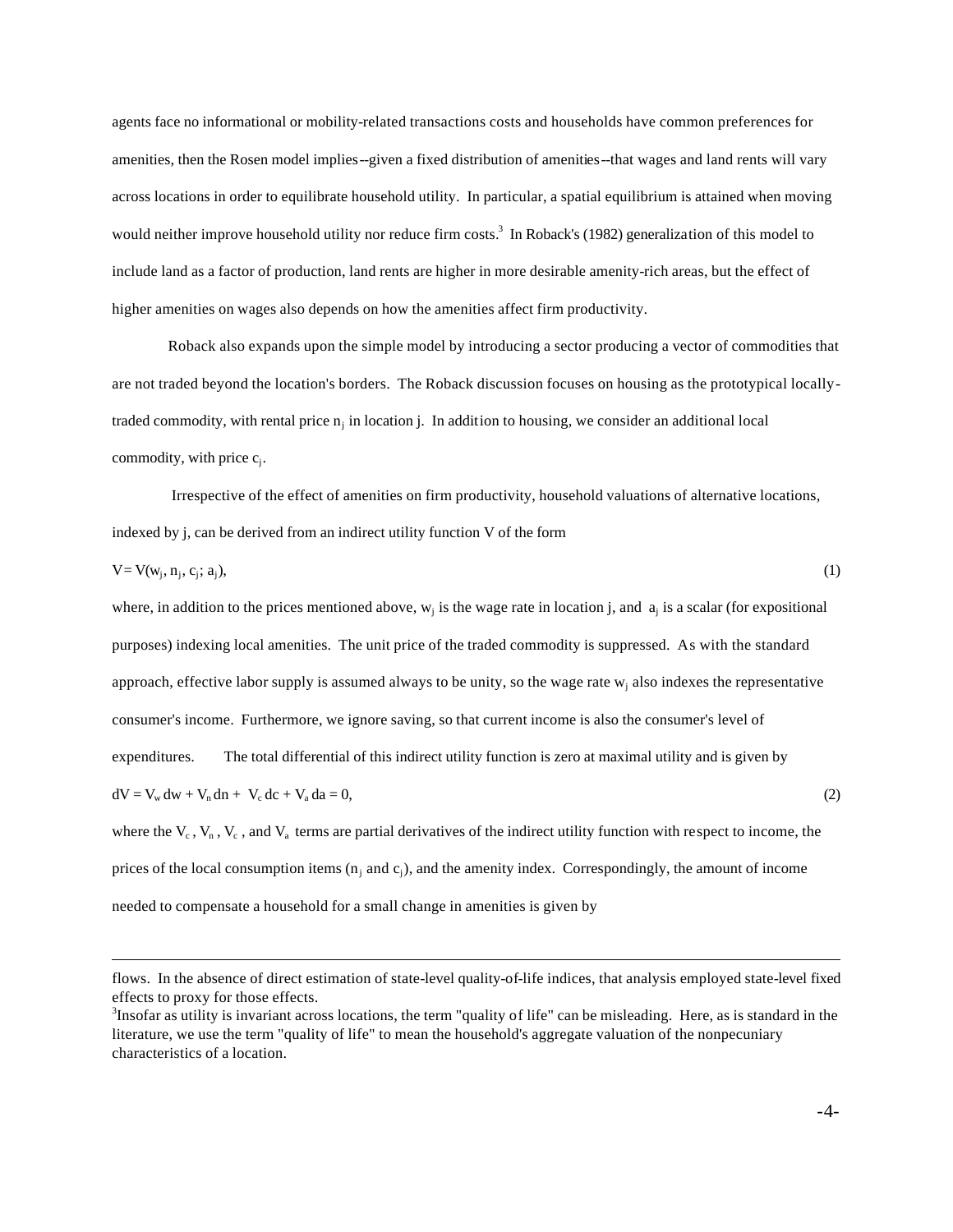$V_a/V_w = -V_n/V_w \left(\frac{dn}{da}\right) - V_c/V_w \left(\frac{dc}{da}\right) - \frac{dw}{da}.$  (3)

Roy's Identity implies that the effective demand for each of the consumption items will be equal to the ratio of the utility lost by foregoing some of that item to the utility gained by augmenting income slightly; this gives a basis for rewriting  $-V_p/V_w$  and  $-V_c/V_w$  in terms of quantities consumed. Thus, if housing is consumed in amount h and other local goods in amount y, the compensating differential also can be written as

$$
V_a/V_w = h (dn/da) + y (dc/da) - dw/da = n h d(ln n)/da + c y d(ln c)/da - w d(ln w)/da.
$$
 (4)

The main strategy in the recent empirical literature has been to estimate separate (reduced form) equations for the (logarithm of) housing expenditures and (the logarithm of) wage income as functions of amenities, from which  $d(ln n)/da$  and  $d(ln w)/da$  can be directly computed.<sup>4</sup> As is evident in equation (4), failure to account for amenity capitalization in the prices of local non-traded goods other than housing may result in biased estimates of compensating differentials. In the literature, locally-traded goods other than housing either have been ignored (Blomquist et al (1988)) or included as an observed amenity in the wage and housing expenditure equations (Gyourko and Tracy (1992)). Here, we add a separate reduced form equation for the price of local commodities other than housing, from which we compute the capitalization of amenities in such prices, the d(ln c)/da term.

#### **III. Empirical Specification**

i

Although evolution in the quality-of-life has been the subject of much media commentary and speculation, empirical applications of the Rosen-Roback paradigm to date have been cross-sectional in nature, and thus do not provide much insight as to intertemporal evolution in the amenity vector or in quality-of-life rankings across places. However, environmental attributes have changed in some places, owing to natural disasters or the spillover effects of local economic development. Public goods (such as school services and public safety) vary in quality over time. In some places at some times, household tax burdens are relatively high, given the level of public good provision, and at

<sup>&</sup>lt;sup>4</sup>In an alternative approach, Stover and Leven (1992) compute a quality-of-life index via estimated amenity prices from a single structural equation. In this structural equation, housing expenditures are a function of the endogenous wage premium in the area, in addition to the housing quality and amenity characteristics that are the driving (assumed exogenous) variables in the reduced form approach. One major disadvantage of the structural approach is that instrumental variables are required to obtain consistent estimates of the full implicit amenity prices; this econometric issue, which Stover and Leven ignored, might explain why they found very different results from the reduced form and structural approaches.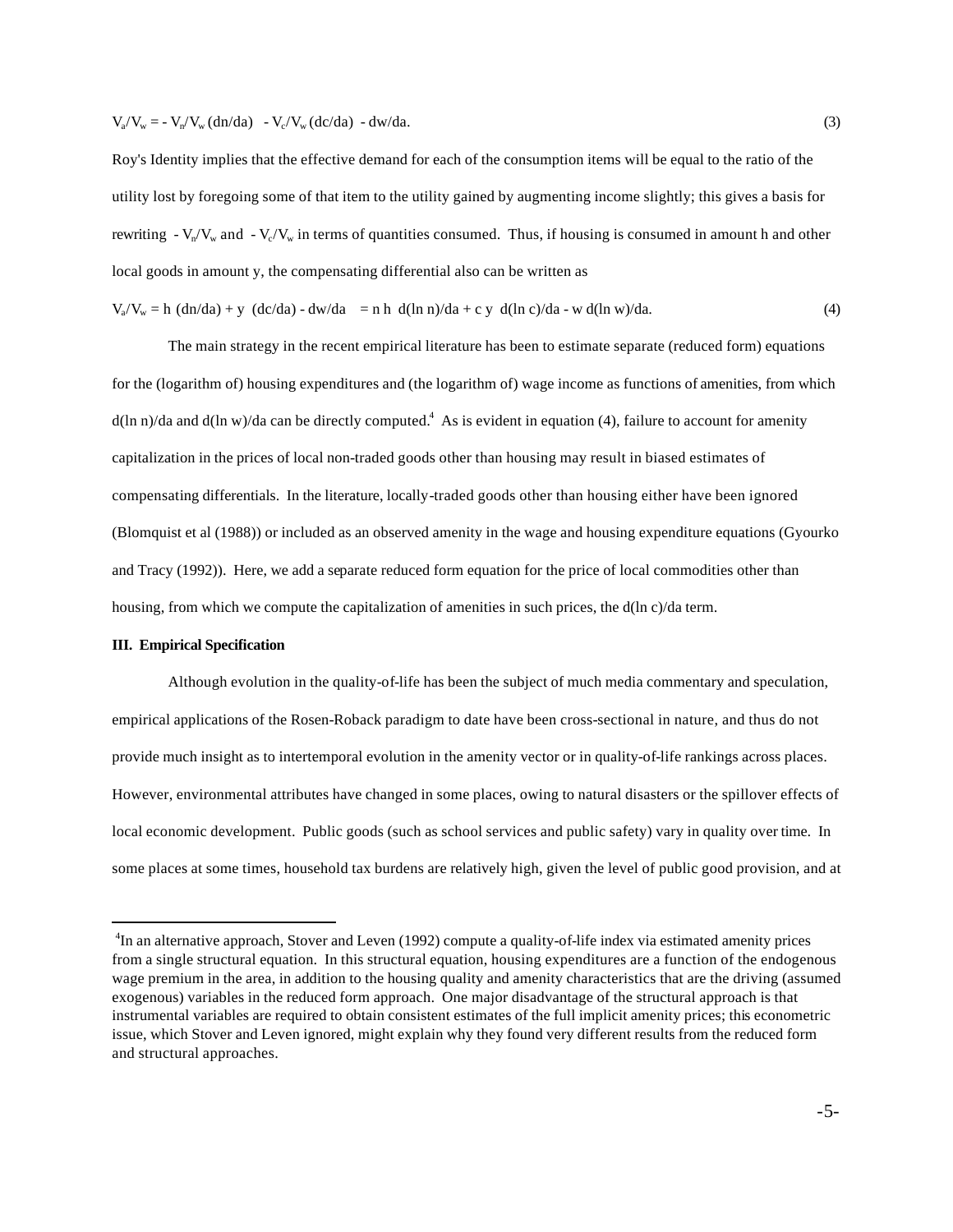other times the rate of taxation is less onerous.<sup>5</sup> In the case of efficient markets and low adjustment costs, such changes in place-specific amenities should lead to rapid adjustment in wages and prices of locally-traded goods, so as to maintain the necessary equilibration of household utility across places.6

We use equations (5) and (6) of Gyourko and Tracy (1992) as the point of departure for our empirical specification. Using their notation, but generalizing to allow dependence of all variables on time (t), the reduced-form wage equation for individual i in state j is

$$
\ln w_{ijt} = \beta_0 + \mathbf{X}_{it} \beta_1 + \mathbf{Y}_{it} \beta_2 + \mathbf{Z}_{jt} \beta_3 + u_{ijt}, \qquad u_{ijt} = a_{jt} + e_{it} \tag{5}
$$

Here,  $\mathbf{X}_{it}$  is a vector of individual worker traits--such as age and educational attainment--that are correlated with worker productivity.  $Y_{it}$  is a vector of industry and occupational controls for worker quality, and  $Z_{it}$  is a vector of observed state amenity and fiscal attributes. The contribution of unobserved locational characteristics to state-wide wages (the "group effect") is parameterized as the a<sub>jt</sub> component of the error term,  $u_{ijt}$ . A reduced-form housing cost equation is defined similarly, as

$$
\ln n_{ijt} = ?_0 + \mathbf{H}_{it} ?_1 + \mathbf{Z}_{jt} ?_2 + v_{ijt}, \qquad v_{ijt} = d_{jt} + \eta_{it}, \qquad (6)
$$

where  $\mathbf{H}_{it}$  is a vector describing the characteristics of the housing unit occupied by individual i.<sup>7</sup>

i

Gyourko and Tracy estimate equations (5) and (6) using microdata from the Census of Population and Housing for a single point in time. Given our emphasis on evolution in the quality-of-life and the lack of consistent time-series on individual worker and housing characteristics  $(X_i, Y_i, \text{and } H_i)$  from this source, we find it convenient to separate the estimation of the nuisance parameters  $(\beta_1, \beta_2, ?_1)$  needed for quality-adjusting the wages and housing costs from the estimation of the parameters that describe capitalization of observed amenities ( $\beta_3$ ,  $\gamma_2$ ) and unobserved

<sup>&</sup>lt;sup>5</sup>For example, tax receipts from petroleum industry activities in Alaska have funded a relatively high level of public services to households there. In California, the level of public service provision did not fully adjust immediately to the large reductions in local property tax rates that followed the passage of Proposition 13.

<sup>&</sup>lt;sup>6</sup>While a fuller dynamic specification might be appropriate for a complete description of the time-series properties of wages and prices, we find that this equilibrium assumption is adequate for capturing changes in quality-of-life and thus we maintain it throughout most of the paper.

<sup>7</sup> In Gyourko and Tracy, the dependent variable in the housing cost regression actually is housing *expenditures*, not the rental price of owner- and tenant-occupied housing. Similarly, our dependent variable in the benchmark Census year is housing expenditures. However, as explained below, the intertemporal variation in this dependent variable is derived only from intertemporal variation in the rental prices of quality-adjusted owner- and tenant-occupied housing. Therefore, we continue to speak of this dependent variable as if it is a housing rental price variable.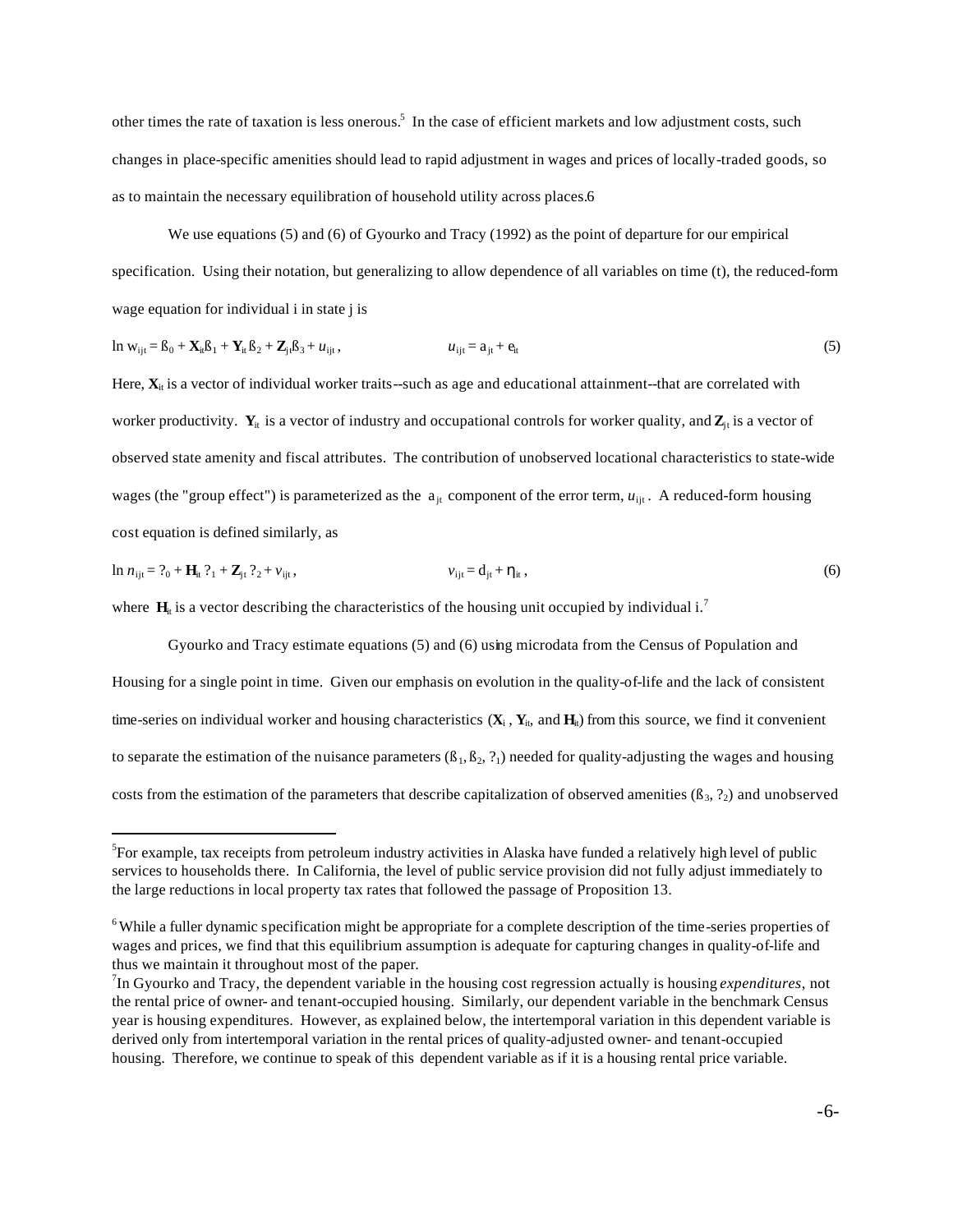amenity capitalization and average quality differences in workers and housing across states ( $a_{i}$ ,  $d_{i}$ ). We estimate the quality-adjustment parameters  $(\beta_1, \beta_2, ?_1)$  for a benchmark year with microdata from the 1990 Census of Population and Housing.<sup>8</sup> The wage and housing cost variables from the Census pertain to 1989, and for these first-stage regressions we collapse the state-specific components of wages and housing costs into fixed effect parameters (? ,

$$
\mu)\!\!:
$$

i

$$
\ln w_{ij89} = B_0 + \mathbf{X}_{i89}B_1 + \mathbf{Y}_{i89}B_2 + 2_{j89} + e_{i89},
$$
\n
$$
P_{j89} = \mathbf{Z}_{j89}B_3 + a_{j89}
$$
\n
$$
(7)
$$

$$
\ln n_{ij89} = ?_0 + \mathbf{H}_{i89} ?_1 + \mu_{j89} ,\tag{8}
$$

Results of the estimation of the quality-adjustment nuisance parameters are described in the appendix tables.

Given the first-stage estimation results, we construct quality-adjusted state-level average wages in the benchmark year by adjusting the actual state-level average wages ( $\ln w_{.}$ ) by the inferred contributions of the differences between the actual state average worker characteristics  $(\mathbf{X}_{.189}, \mathbf{Y}_{.189})$  and the U.S. national average worker characteristics  $(\mathbf{X}_{89}, \mathbf{Y}_{89})$ :

$$
\ln w *_{j89} = \ln w_{j89} - ((\mathbf{X}_{j89} - \mathbf{X}_{.89}) \beta_{1} + (\mathbf{Y}_{j89} - \mathbf{Y}_{.89}) \beta_{2}).
$$
\n(9)

Quality-adjusted housing costs are similarly constructed, by imputing to the state the national average housing unit characteristics:

$$
\ln n^*_{j89} = \ln n_{j89} - (\mathbf{H}_{j89} - \mathbf{H}_{.89}) \gamma_1. \tag{10}
$$

Before and after the Census year, we use estimates of changes in quality-adjusted wages and housing costs from sources other than the Census. The changes in state-level quality-adjusted wages (? ln  $w^*_{ij}$ ) are constructed by estimating the counterpart to equation (7) for each year of the sample separately, using annual microdata from the Current Population Survey's (CPS) outgoing rotation file. The final time-series of state-level quality-adjusted wages are created by extrapolating the base-year 1989 quality-adjusted wages with these changes in quality-adjusted wages

 $8W$ e use a 1/1000 subsample of the Public Use Microdata A Sample. The wage variable is defined as total wage and salary earnings in 1989, with the sample restricted to those persons 16 years or older, working, and reporting nonzero earnings, hours, and weeks worked. These restrictions result in a sample of 671,591 individuals for the wage equation. Following Gyourko and Tracy and others, the housing expenditure variable was derived from Census information on householder reports of gross rents (for renter-occupied units) and from owners' estimates of house value for 1989. In the latter case, owners' estimates of property value were converted to an annual rental equivalent using a measure of homeownership user costs.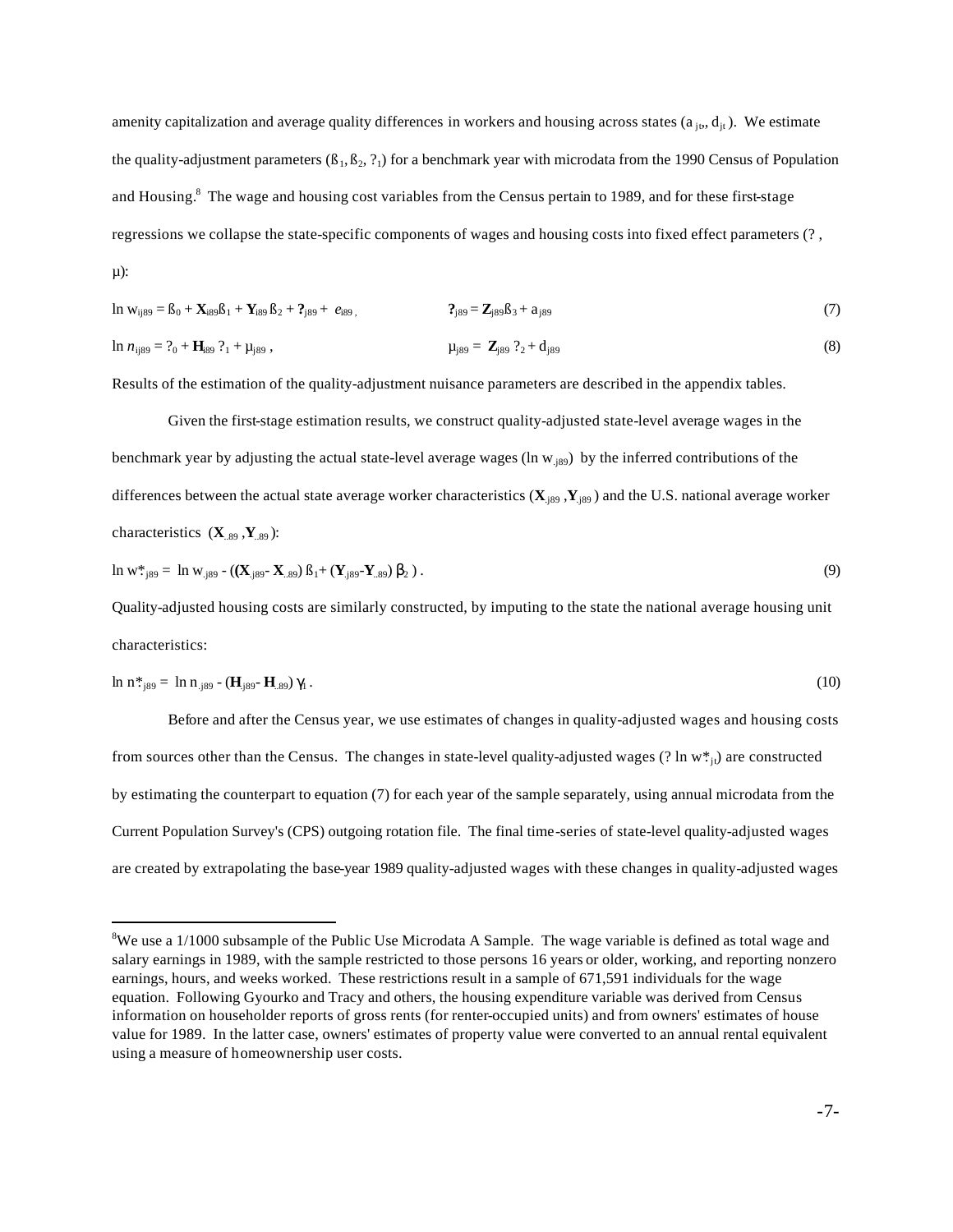derived from the CPS.

i

The changes in state-level quality-adjusted housing costs (? ln  $n*_{i}$ ) are computed as a weighted average of changes in renters' costs and owners' costs, with weights reflecting the base-year share of housing expenditures due to each (tenure) type of housing occupant. For renters, expenditures are extrapolated by changes in the Bureau of Labor Statistics' (BLS) measure of the CPI for residential rent, adjusted so the cumulative growth rate of the rent series for each state matches the rate of change in the state's median rent as reported in the 1980 and 1990 Censuses. For owners, state-specific time-series on the user cost of housing are constructed.<sup>9</sup> In the user cost computation, state-level house price variation over the sample period is based on the Fannie Mae-Freddie Mac repeat sales price indices. $10$ 

Our non-housing cost-of-living variable is derived from the American Chamber of Commerce Research Associations (ACCRA) publications of survey results on prices for specific, comparable items in more than 200 cities nationwide. Items in the index are chosen to be representative of the expenditure basket for a mid-management standard of living and consist of 59 separate goods and services that are available in most areas. In particular, the ACCRA index includes some widely traded commodities where prices are set in national or international markets and some other commodities and services with limited local trade areas. A more complete description of the index is available in American Chamber of Commerce (1995).<sup>11</sup>

<sup>9</sup>Homeownership user costs display substantial cross-state and time-series variation. The user cost of homeownership (for state j in year t) utilized here is defined as  $uc_{jt} = [r_t + d + pt_j + m) - tx_{jt}(r_t + pt_j) - g_{jt}]HP_{jt}$ , where r is the average of monthly rates on fixed-rate and conforming conventional mortgages (Freddie Mac), d is the rate of property depreciation (see Poterba [1991]), pt is the average property tax rate in the state on FHA loans, m is the maintenance rate (see Poterba), tx is the marginal combined state and federal income tax rate, and g is the expected rate of capital gains. We let g vary across states and over time, based on the predictions of a univariate autoregressive model for the rate of house price change in each state. Our time- and state-varying user cost measure contrasts with the uniform 7.85 percent estimate of homeownership user costs utilized in the Blomquist et al (1988) and Gyourko and Tracy (1992) analyses.

<sup>&</sup>lt;sup>10</sup>The Freddie Mac and Fannie Mae Conventional Home Mortgage Home Price Series comprises the only comprehensive and quality-adjusted state-level house price series available over the sample period. The price index is derived based upon a weighted repeat sales methodology applied to approximately 2 million repeat sales transactions occurring between 1975 and the mid-1990s.

 $11$ Our choice of the ACCRA index as a measure of cost-of-living differentials is largely dictated by the absence of alternative measures for our sample period. It is not, however, an ideal cost-of-living measure for the compensating differentials approach. In particular, the reference group for the market basket underlying the ACCRA index is not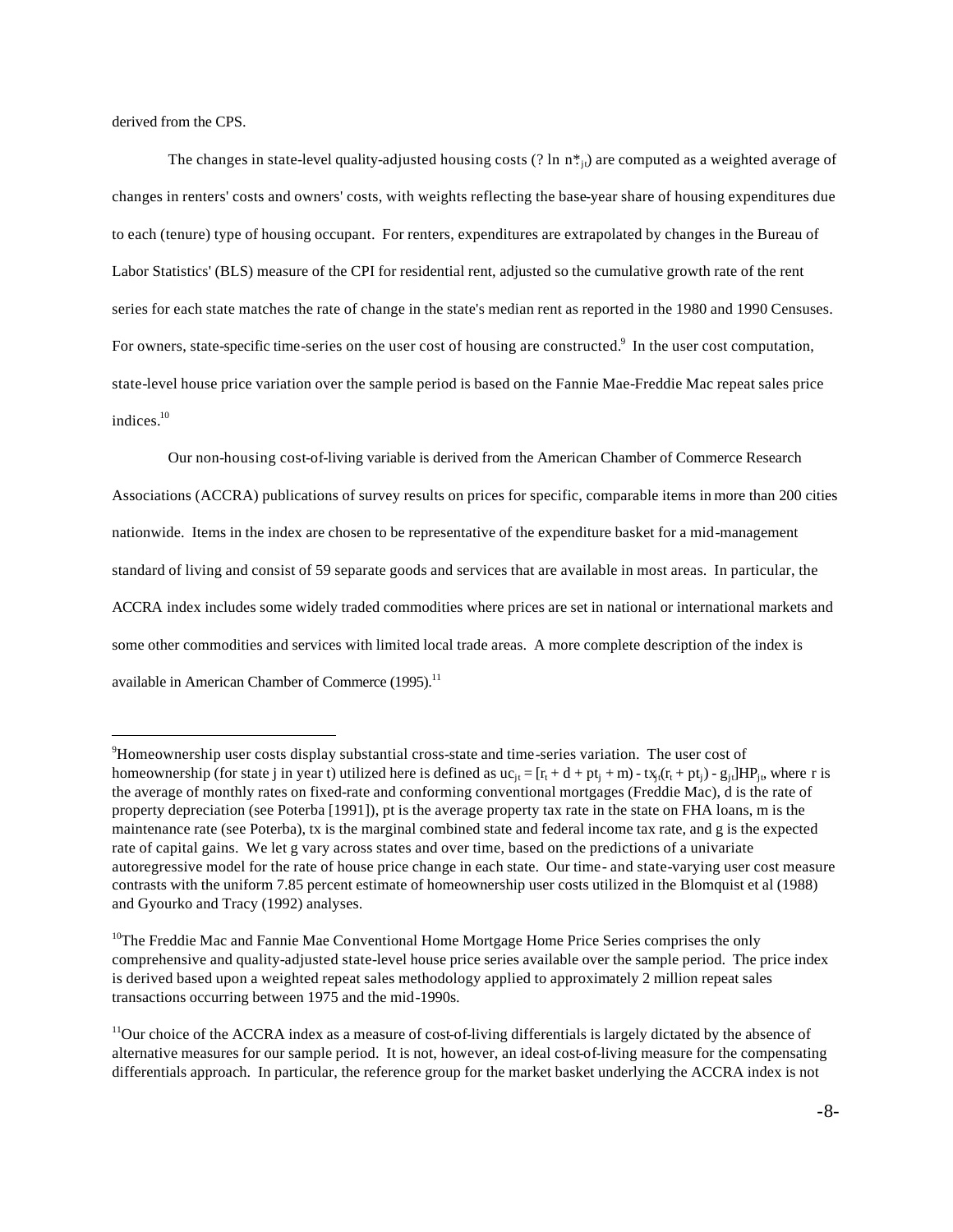To construct the non-housing cost-of-living variable used in our model, we first compute a benchmark expenditure level by setting non-housing consumption expenditures on locally-traded items in 1989 for the United States as a whole  $(c^*_{.89})$  equal to the product of total consumption per household times the share of non-housing services in total personal consumption spending. We then compute an index of the cost-of-living except housing for each city in the ACCRA sample, normalized so that the national average cost-of-living index is 100. The state-level indices are the averages of the non-housing cost-of-living indices for the cities in each state.<sup>12</sup> These state-level aggregates of the ACCRA indices are used to distribute the benchmark level of expenditures across localities and over time, giving us a full set of observations on the local cost-of-living except housing,  $c^*_{it}$ .

 To facilitate intertemporal comparisons, the nominal wage and housing cost variables are deflated by the overall CPI for the nation. Hereafter, references to wages and housing costs are expressed in constant 1989 dollars. Similarly, by construction, our quality-adjusted measure of the local cost-of-living excluding housing ( $c^*_{ij}$ ) is expressed in terms of expenditures in 1989 dollars.

In the second stage of model estimation, the state-level time-series of quality-adjusted wages, housing costs, and non-housing cost-of-living are regressed on the set of amenity characteristics to determine the response

i

necessarily representative of the median family in each state and is limited to items that are available in all regions; as a result, the ACCRA index may not be reflective of the aggregate consumption bundle of a particular city's population. Koo, Phillips, and Sigalla (2000) find this to be an important reason why the ACCRA measure differs from a one-time experimental regional cost-of-living measure constructed by the Bureau of Labor Statistics for a limited number of Metropolitan Statistical Areas (Kokoski, Cardiff, and Moulton, 1994). In addition, Koo, et al. criticize the ACCRA index because it is computed by comparing the price-level in a particular city to the unweighted average of all the cities in the sample, so that the measure is relative to the city average rather than to the average price paid by consumers in the United States. However, it is not obvious that this is a problem for our analysis given that households and firms are assumed to be comparing average costs across geographic locations. Moreover, to the extent that the biases identified in the ACCRA measure are roughly constant over time, they will be subsumed in the fixed state effects coefficients included in our model. Nonetheless, these considerations lead us to inject a note of caution in interpreting our results using this index, and we subsequently provide some comparisons of our results with a model excluding the non-land cost-of-living equation.

 $12$  Because the ACCRA indices do not cover a fixed set of cities in each year, the national average to which the regional indices are benchmarked may vary with compositional changes over time in the specific cities included in any given year. This variation does not present a problem for our estimation strategy as these compositional effects will be captured in the fixed year effects included in the second stage of our estimation procedure. More problematic, perhaps, is the fact that the state-level indices we compute will also be affected by such compositional changes. Our sense, however, is that within-state variation in cost-of-living differences is small compared with cross-state differences. Moreover, because the ACCRA indexes are measured independently of the other variables in the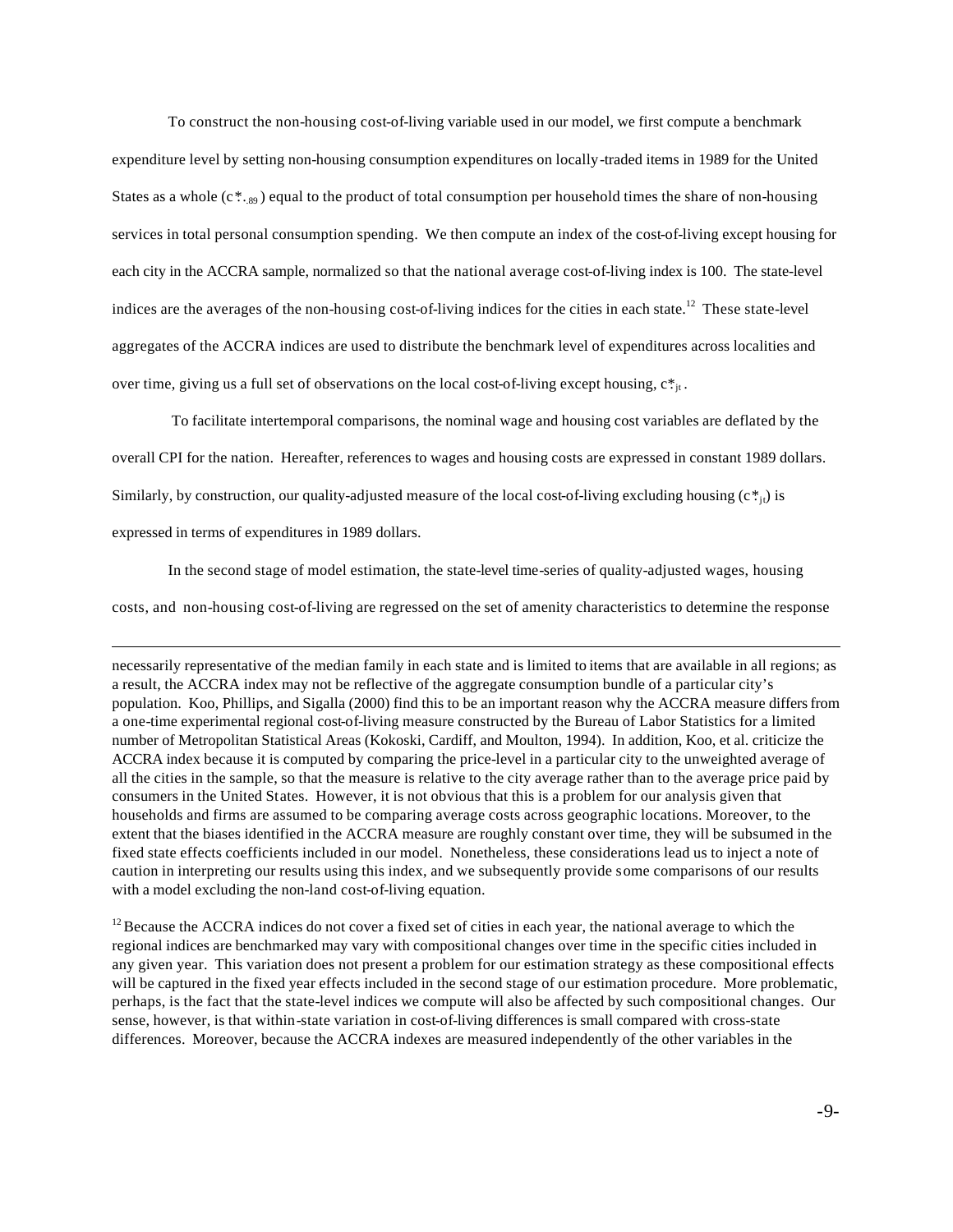of these variables to changes in amenities. The three-equation reduced form includes aggregates of equations (5) and (6) and a similar equation for the non-housing cost-of-living, generalized to include time fixed-effects through a vector of year-specific dummy variables  $T_t$ :

$$
\ln w_{\text{ }ij}^* = B_0 + \mathbf{Z}_{j} B_3 + \mathbf{T}_t B_4 + a_j + e_{jt} \tag{11}
$$

$$
\ln n^*_{\;jt} = ?_0 + \mathbf{Z}_{jt} ?_2 + T_t ?_3 + d_j + \eta_{\;jt} \tag{12}
$$

$$
\ln c^*_{\;jt} = ?_0 + \mathbf{Z}_{jt} ?_1 + T_t ?_2 + ?_j + v_{\;jt} \tag{13}
$$

As the data have been aggregated across individuals within the state, some of the parameters of interest are not identified unless further restrictions are imposed; in particular, the group effect parameters  $(a_j, d_j, ?_j)$  are not separately identified from the coefficients on observed amenities  $(\beta_3, \gamma_2, \gamma_1)$ . In our baseline variant of this secondstage analysis, which we term the "observed amenities model", we assume that the group effect is not a component of the quality of life and regress wages, housing costs, and the non-housing cost-of-living on an extensive vector of locational amenities  $\mathbf{Z}_{i}$ . Note that the set of amenity variables is similar to that in Blomquist et al (1988) and in Gyourko and Tracy. Amenity controls include weather and other climatic variables (precipitation, humidity, heating degree days, cooling degree days, wind speed, and sunshine), and recreation opportunities (a dichotomous variable indicating whether the state borders an ocean, the Gulf of Mexico, or the Great Lakes, a variable indicating percentage of state area covered by inland waterways, the percentage of state area in federal lands, and the number of visitors to state and national parks relative to state population).

In addition, we assume that households desire high environmental quality but also want the environment to be protected efficiently. Aside from the climatic variables, environmental quality is proxied by the number of hazardous waste sites in the state and two measures of air pollution: levels of ozone and carbon monoxide. To allow for the joint influence of environmental outcomes and environmental protection efforts, we also include a measure of the leniency of state environmental regulation—the composite score of the Green Policy Index. The analysis also includes a variety of state and local fiscal measures.<sup>13</sup> In particular, we include measures of income, sales, and

equation, we can arguably treat these compositional changes simply as measurement error in the dependent variable of the non-land cost-of-living equation.

 $13$ Two points should be kept in mind when considering the effects of local fiscal conditions on the amenity value of a location. First, tax burdens and the levels of public good provision should be considered jointly, as higher taxe s can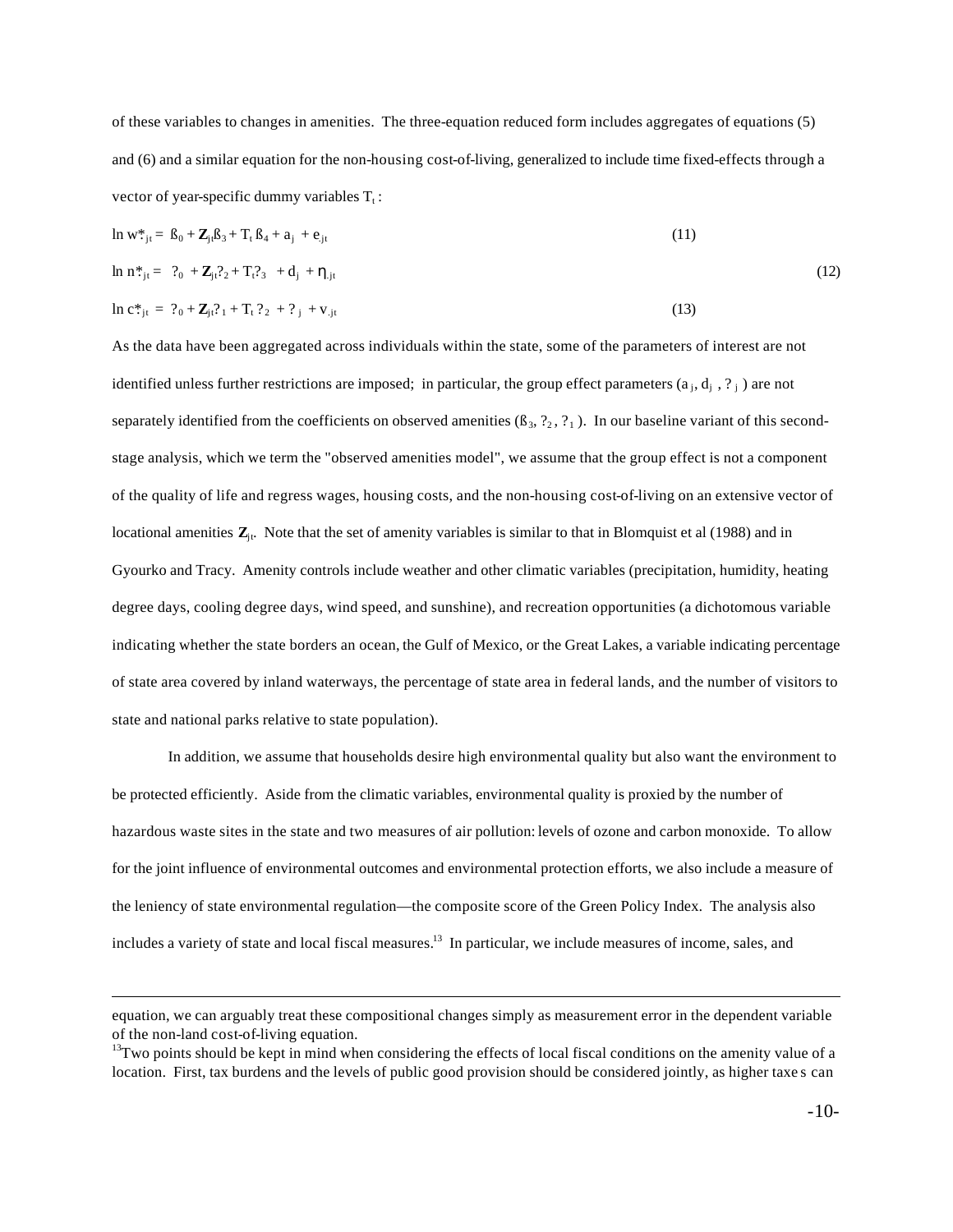property tax rates, as well as estimates of the shares of state and local government expenditures in three government service categories: higher education, public welfare, and highways. Finally, the amenity vector includes average commute time as a measure of traffic congestion in the state, school quality (proxied by the mean student-teacher ratios in the state's public schools), and public safety (the rate of violent crimes per capita). Fuller descriptions and sources for the amenity variables are given in the appendix.

The set of amenity characteristics include some that are invariant over time and others that change in each year. The included controls for weather and climate (precipitation, humidity, heating degree days, cooling degree days, wind speed, and sunshine) as well as the categorical variable indicating proximity to an ocean or inland body of water are time invariant. Some other locational controls, including number of hazardous waste sites, acreage in federal lands, visitors to state and federal parks, and the index of environmental regulatory leniency, similarly displayed limited intertemporal variation or were unavailable on a time-series basis. Amenity controls that vary both across states and over time include air pollution (the levels of ozone and carbon monoxide), commute times, state and local income, property, and sales tax rates, student-teacher ratios in the public schools, incidence of violent crime, and state and local government budgetary shares in the categories of post-secondary education, welfare, and highways.

U.S. averages of state-level trait values for 1981 and 1990 suggest some deterioration over time in many quality-of-life characteristics, while other amenities registered perceptible improvement (table 1). The average commute time rose somewhat over the sample period, in the wake of increases in population and urban congestion. Similarly, consistent with popular perceptions of declines in public safety, the rate of violent crime moved up by about one-fifth. However, with the coming of age of the baby-boom generation and the decline in the number of school age children during the 1980s, some easing of student-teacher ratios was recorded. For the U. S. as a whole, the 1980s also witnessed some perceptible improvements in air quality. Shares of spending on public welfare programs increased some over the 1980s, as did tax rates; however, income taxes rose less quickly than property

be a means for financing additional desired public goods. Second, whether the whole menu of fiscal conditions has any net effect on the relative desirability of the location depends on whether the public goods are provided efficiently and priced (taxed) appropriately; given the likely deviations from this ideal, Gyourko and Tracy (1992) emphasize the possible capture of amenity values by the public sector.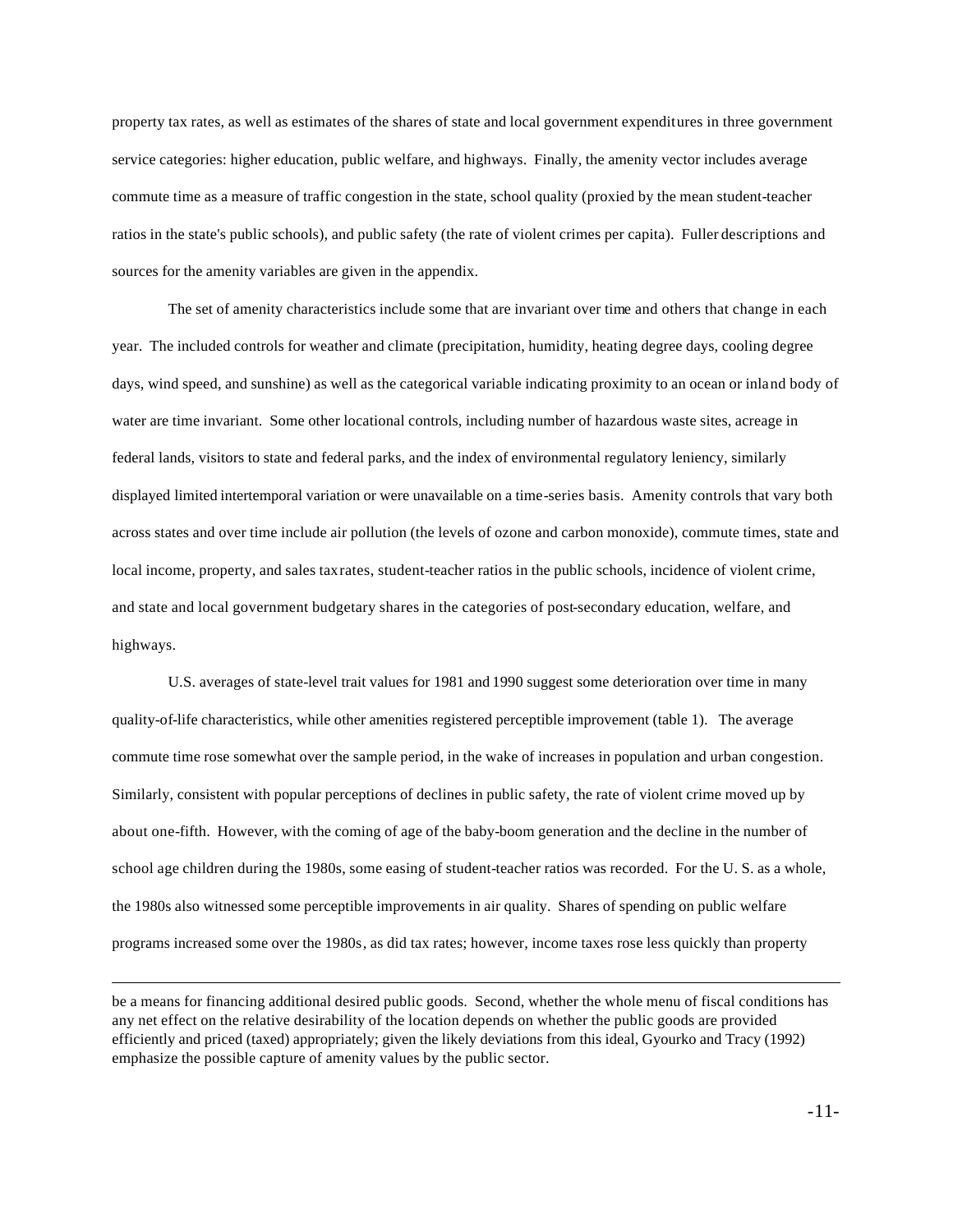taxes and sales and other taxes.

For most of the characteristics, there is substantial heterogeneity across states in terms of how amenities have changed (right-hand columns of table 1). Commute times decreased in some states and increased in others. One state (Maine) lowered its student-teacher ratio by 6.7 students per teacher, while another (Wisconsin) added 1.8 students per teacher. Some state taxation structures also were mo dified over this sample period. For example, Massachusetts enacted a large property tax rate reduction that contributed to a drop of \$14.56 in property taxes per \$1000 of state personal income; in contrast, this measure of property tax rates increased by about \$11 in New Hampshire and Texas. States also chose different spending priorities; for example, the share of state and local government expenditures on higher education was reduced 3.8 percentage points in Oklahoma, whereas the higher education spending share increased 4.5 percent in Maryland. Illinois experienced the largest increase in violent crime; in contrast, violent crime dropped sharply in Nevada. Although air pollution levels rose in some eastern seaboard states, there were sizable declines in ozone and carbon monoxide levels in many western states with large metropolitan areas, particularly California and Colorado.

These statistics demonstrate the large temporal and spatial variation in particular amenities. However, without a relative valuation of the amenities and an accounting for the simultaneous evolution therein, we cannot ascertain how these developments affected the overall quality-of-life. Thus, we turn now to the reduced form wage, housing expenditure, and non-land cost-of-living regressions to determine which amenity characteristics most affect measured quality of life at the state level and where, geographically, the most significant changes in amenity values occurred.

## **IV. Results**

The basic results from estimating the three-equation form of the standard amenities model (without group effects) over the 1981 to 1990 period are shown in table 2. The first three columns report the estimated amenity coefficient vectors  $\beta_3$ ,  $\gamma_2$ ,  $\theta_1$  from the wage equation (11), the housing expenditure equation (12), and the non-housing cost-of-living equation (13), respectively. Overall, the amenities (together with the annual time dummies) explain about 70 to 75 percent of the variation in (quality-adjusted) housing costs, wages, and the non-housing cost-ofliving. As is evident from the third column of the table, substantial capitalization of local amenities appears to occur

-12-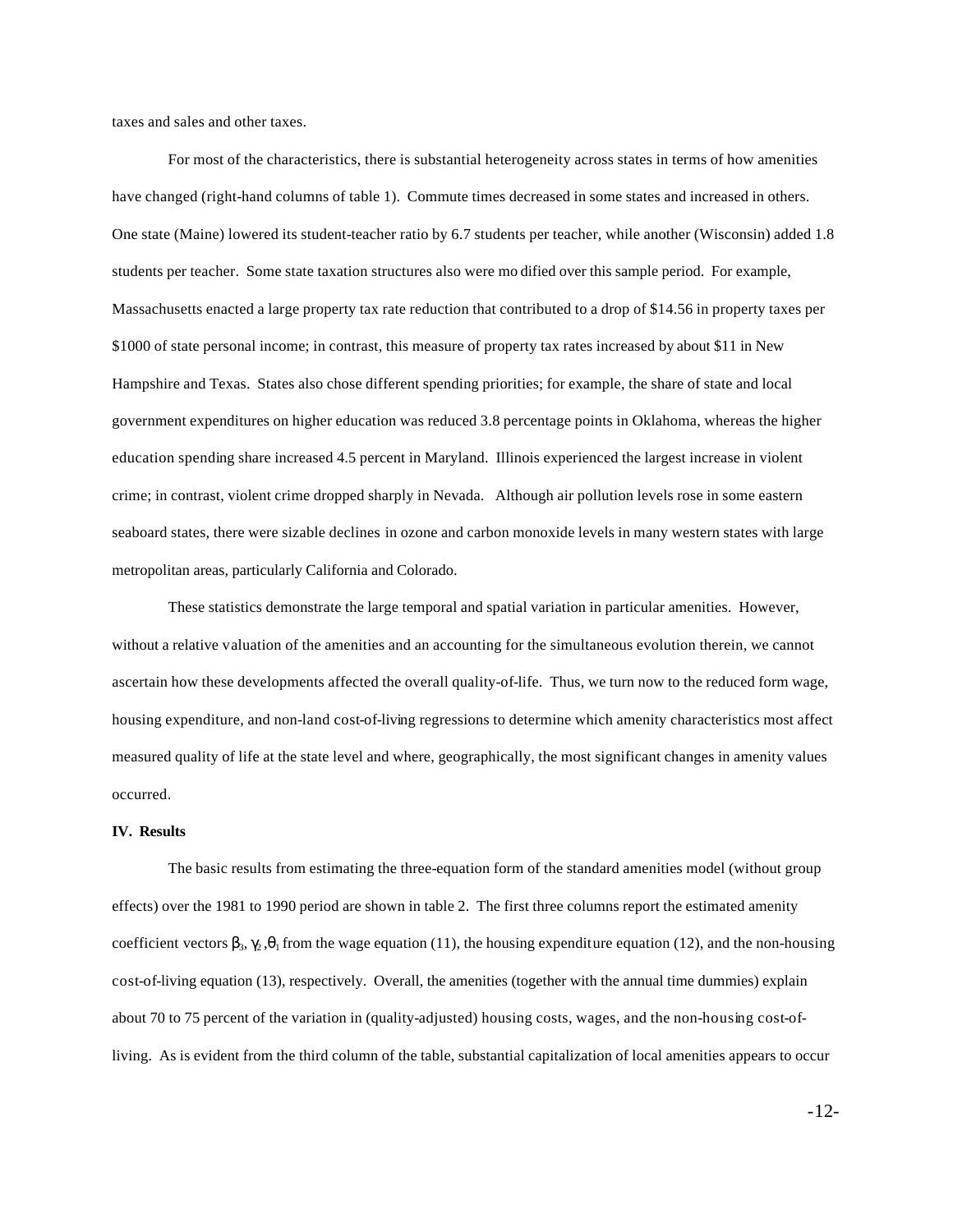via the non-housing cost-of-living, in contrast to the assumption implicit in most previous representations of this model. In particular, about three-fourths of the estimated coefficients on the included amenity variables are statistically significantly different from zero in the non-housing cost-of-living regression.

For each amenity (indexed by k), the fourth data column of table 2 presents the full implicit price calculated as:

$$
FP_k = n_{\dots}^* \hat{\beta}_{3k} + c_{\dots}^* \hat{\theta}_{1k} - w_{\dots}^* \hat{\gamma}_{2k}
$$
\n(14)

where  $n^*_{\dots}$ ,  $c^*_{\dots}$ , and w  $\stackrel{*}{\dots}$  are the full-sample means of the housing expenditure, non-housing cost-of-living, and wage variables.

The general pattern of estimated full implicit prices is consistent with our *a priori* beliefs about whether a characteristic is an amenity or disamenity. In the few instances where an implicit price estimate has an unanticipated sign, the standard errors indicate that this might plausibly be due to imprecision in the estimation. Certain climatic and recreational variables add appreciably to the amenity value of a place: an abundance of inland water area, public stewardship of federal lands, and access to national parks. In contrast, other climatic variables take away from the amenity value of a place: high levels of precipitation, humidity, temperature extremes (heating and cooling degree days), or windy conditions.

Soil pollution, as measured by the number of hazardous waste sites, is a disamenity, but the estimated effect is small. In contrast, air quality is estimated to be very important to households' evaluations of the desirability of a location, with higher levels of either ozone or carbon monoxide pollution estimated to be significant disamenities. The results do not lend support to arguments that tough environmental regulations are an inefficient way to achieve desired environmental outcomes; given those outcomes, an additional proxy for the stringency or leniency of environmental regulation has no perceptible compensating differential effect.

As expected, holding constant state public service levels, higher state and local government income tax rates require a compensating differential, and the negative estimated full implicit price is clearly distinguishable from zero. In contrast, the implicit prices on property tax rates and sales and other taxes are estimated less precisely. Households appear to prefer that the composition of state and local government expenditures be tilted towards

-13-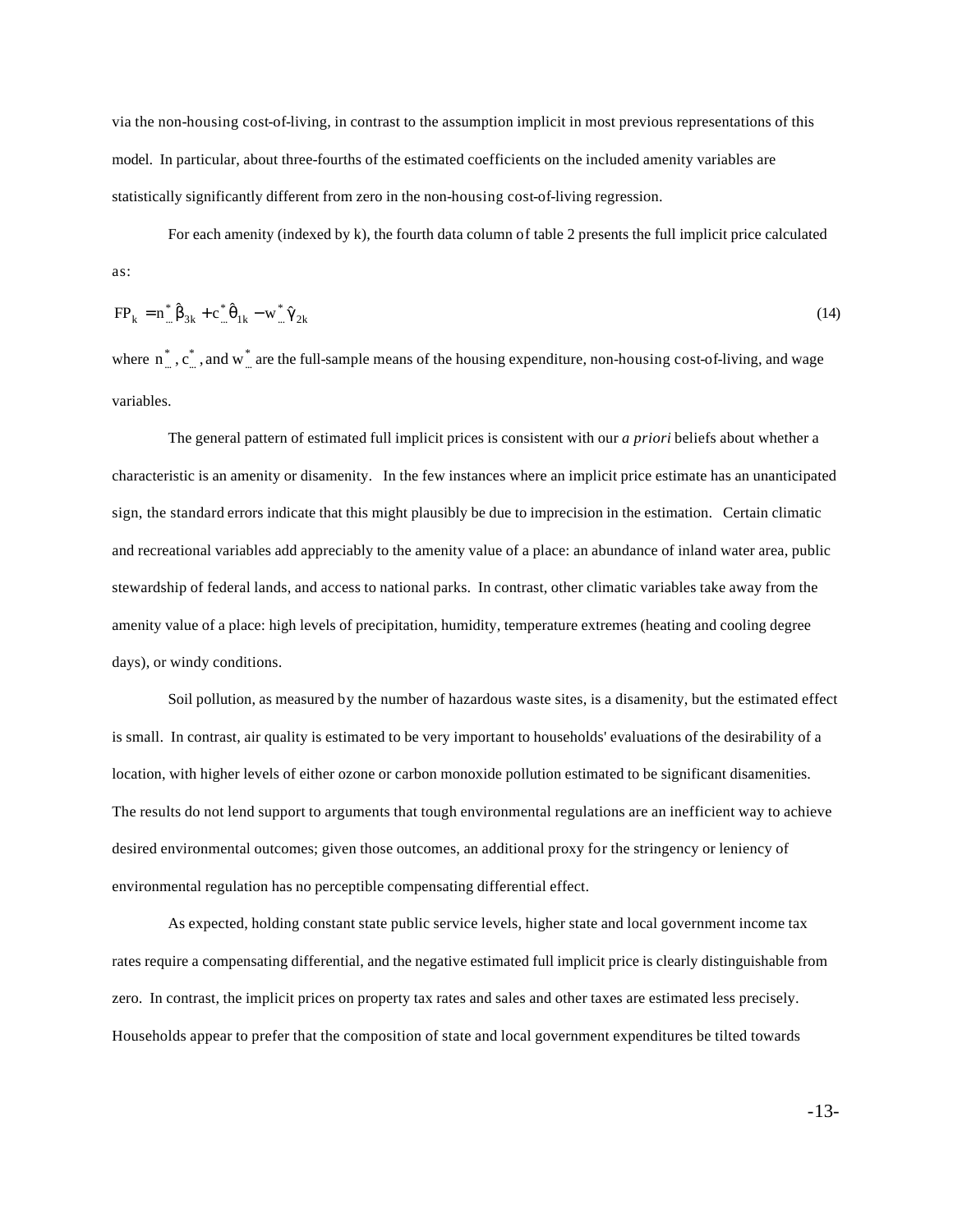public welfare and highways; in addition, congestion as measured by commuting times is undesirable. The estimate of the implicit price for the higher education share of state and local government budgets is not statistically different from zero, although poorer school quality, as proxied by a high student-teacher ratio, is estimated to be a disamenity.

The attributes and implicit prices imply a broad range of capitalized amenity values across the United States. For example, the full sample average for precipitation is 35 inches per year,<sup>14</sup> but precipitation ranges from a low of 7 inches per year in Nevada to a high of 64 inches per year in Alabama. The full implicit price estimates indicate that each inch of rainfall per year commands \$18 in compensating differential, and the range of attribute values implies that an Alabama resident's quality-of-life is held down by \$1164 (1989 dollars), about \$1027 more than the \$137 compensating differential for a Nevada resident (final columns of table 2). The widest range of contributions from an amenity characteristic derives from winter temperature extremes; households in the state with the need for the most heating effort (North Dakota at 8968 heating degree days) are estimated to be willing to sacrifice \$15,716 if they could avoid all such cold weather extremes, as in Hawaii, which has 0 heating degree days.

To aggregate across amenities, the set of full implicit prices and values of observed amenities are comb ined in state-level quality-of-life (QOL) indexes for each year t:

$$
QOL_{jt} = S_kFP_kZ_{kjt}
$$
 (15)  $j = 1,...,50; t = 1981, 1990.$ 

The difference in the value of the index between two states is a measure of the composite premium that the average household pays (through lower wages or higher price markups on housing and other locally-traded commodities) to live in the higher amenity state.<sup>15</sup>

In table 3, we present the rankings of the states in 1981 and 1990 derived from the estimated quality-of-life indexes, along with the standard errors of the assigned ranks (and changes in ranks) implied by our estimation procedure. The standard errors are computed from Monte Carlo simulations that perturb the coefficient vectors in

 $14$ This and other full-sample means are shown in parentheses below the descriptions of the state traits in table 2.

<sup>&</sup>lt;sup>15</sup> Although the index is denominated in constant 1989 dollars, we do not make intertemporal comparisons of the index values because we have not included in the indexes any part of the contributions of the time fixed effects, which might partially reflect the evolution of the aggregate national quality-of-life.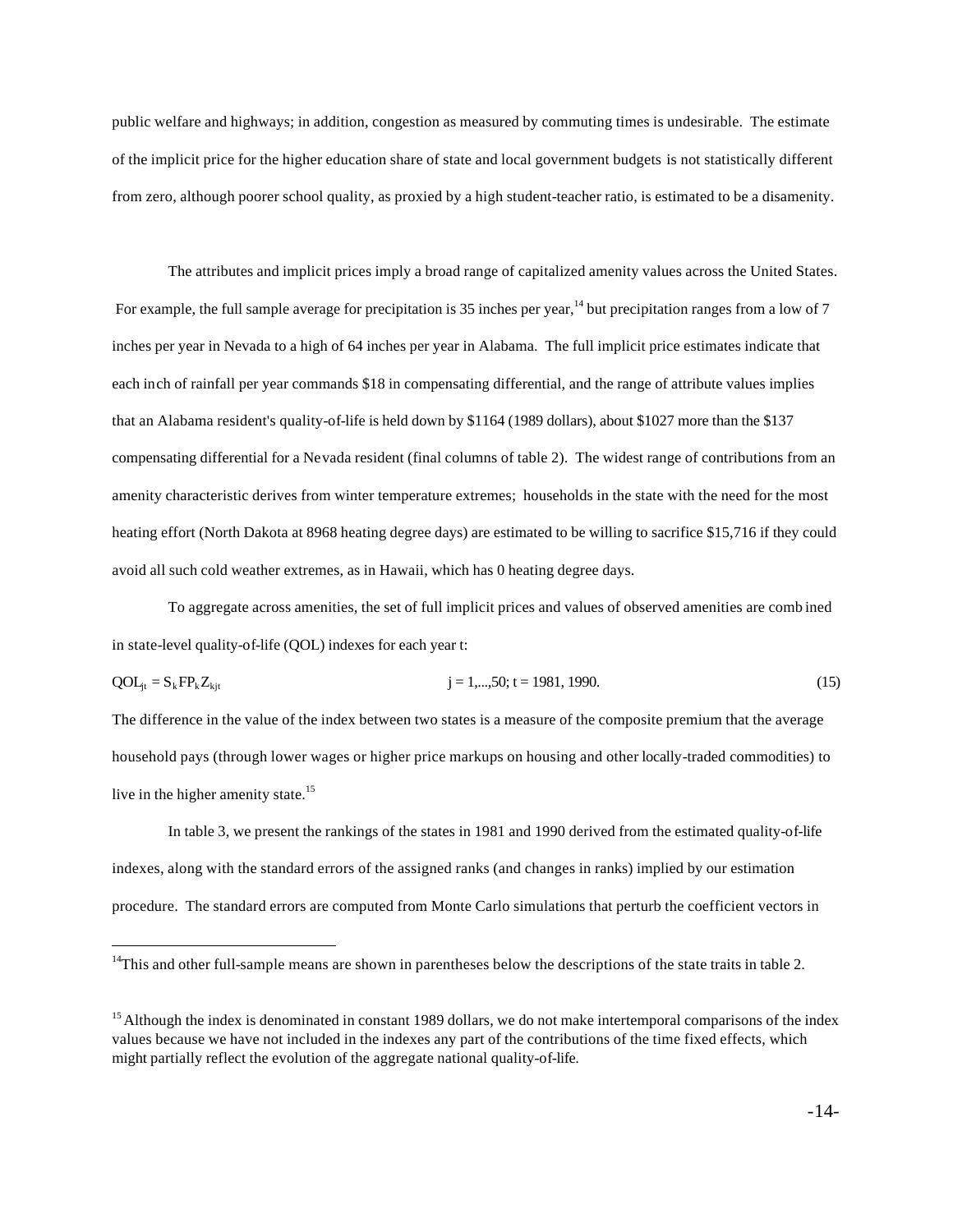accordance with the estimated variance-covariance matrices for the three second-stage equations. In particular, we use 1000 draws from the multivariate normal distribution and report the empirical standard deviations of the ranks (or changes in ranks) for each state. In general, the ranks appear to be estimated fairly precisely, with standard deviations ranging from less than 0.1 for New York to 6.6 for Alaska. Similarly, the standard deviations of the change in ranks range from 0.1 for New York to 8.5 for Alaska.<sup>16,17</sup>

The cross-sectional pattern of estimated quality-of-life ranks shows some similarities to those in the preceding literature on compensating differentials. Densely populated industrialized states--including both the Midwestern states of Indiana, Illinois, and Michigan and the eastern seaboard states of New York, New Jersey, and Maryland--score relatively low in terms of estimated quality-of-life. In the metropolitan area results of Gyourko and Tracy (1992), a somewhat similar pattern of low-rankings for industrialized Midwestern and eastern cities appeared. The Greenwood et.al. (1991) aggregation to the state level of the Blomquist et.al. (1988) metropolitan area results- which excludes the effect of fiscal conditions--also showed Midwestern states such as Indiana, Illinois, and Michigan to be low-ranked, although densely populated eastern states generally were ranked toward the middle of the range. In extending the analysis beyond states with large metropolitan areas, we find that less densely populated, rural western states such as Idaho, Montana, South Dakota, and Wyoming are ranked highly in the estimated quality-of-life.

In general, the rural western states that were highly ranked in 1981 remained highly ranked throughout the

<sup>&</sup>lt;sup>16</sup> The standard errors associated with our quality of life rankings are well below those estimated by Gyourko and Tracy (1992), who find it difficult to precisely estimate the quality of life across metropolitan areas. While it is difficult to make direct comparisons to Gyourko and Tracy's results, we suspect that the substantially greater number of observations we use to estimate the quality-adjusted wage and housing cost variables, coupled with the presence of time-series variation in our amenity vector, has increased the precision with which we can estimate the quality of life rankings of U.S. states.

<sup>&</sup>lt;sup>17</sup> Note that the standard deviations of the ranks and change in ranks depend not only on the implied standard errors of the quality-of-life estimates, but also on how the state quality-of-life estimates are clustered. For example, the quality-of-life estimate for New York is well below that for any other state, so that the changes in the quality-of-life valuation in the Monte Carlo simulations have little effect on its rank. In contrast, not only is the quality-of-life estimate for Alaska driven by some amenities for which the implicit prices are estimated less precisely, but the overall value for Alaska is quite close to those for a number of other states; either of these factors may cause the simulated changes to have a sizable affect on its rank.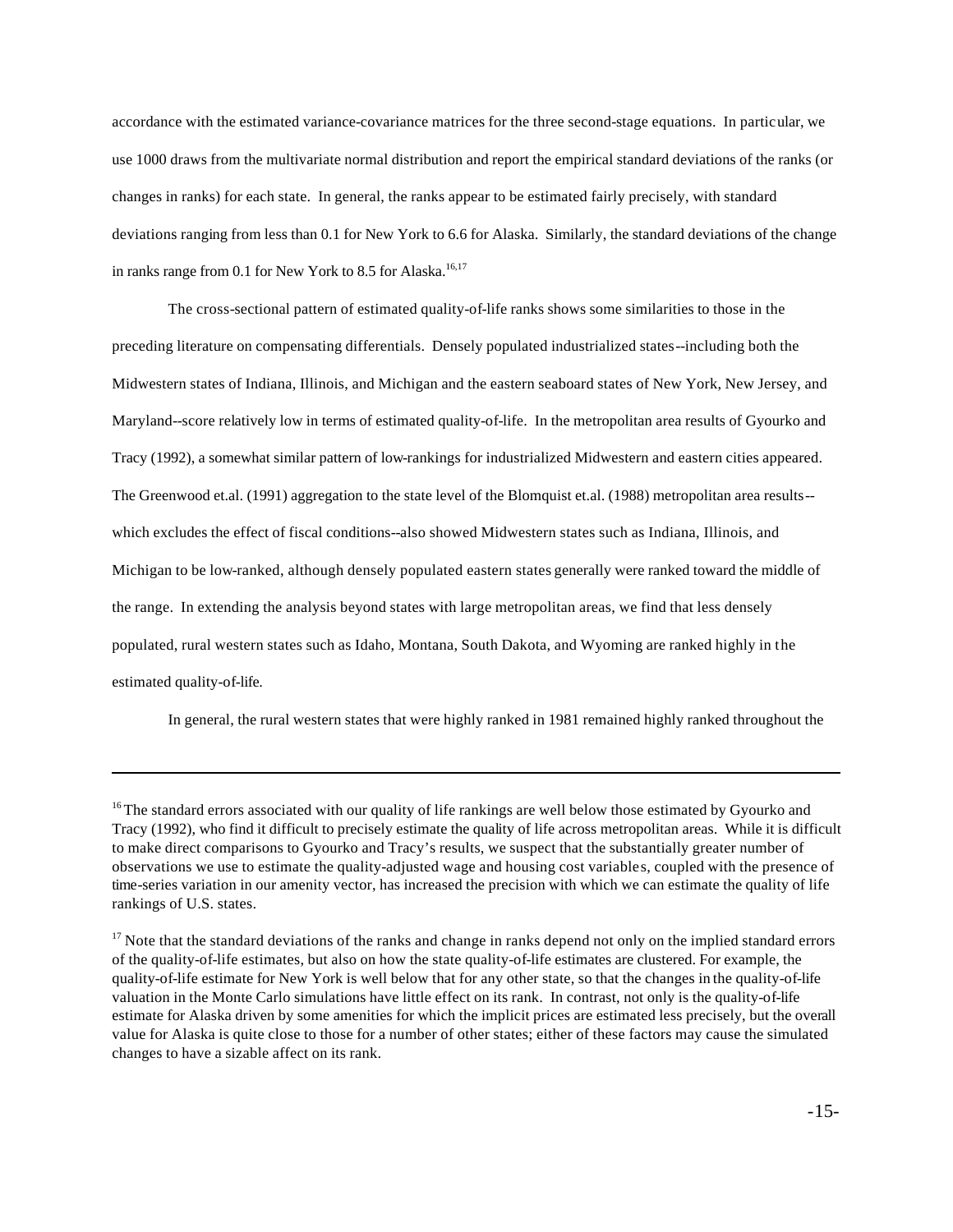decade. Similarly, the low rankings for industrialized Midwestern and eastern states were relatively stable over time. Contrary to much public discussion on the subject, the relative quality-of-life in California also changed little over the decade.<sup>18</sup> Among the states which exhibited a significant evolution in the relative quality-of-life, Alaska and Arizona stand out with large improvements in the rankings, while New Hampshire, Nevada, and Hawaii are estimated to have deteriorated noticeably in the quality-of-life rankings.

The evolution of particular characteristics, evaluated at their implicit prices, provides some evidence on how changes in amenities may have contributed to an improvement or deterioration in the quality-of-life ranks for individual states. Although many of the states with deteriorating quality-of-life ranks faced the pressures of rapid population growth during the 1980s (e.g., Nevada, New Hampshire, Georgia, Washington, New Mexico, and Hawaii), other states with high rates of population growth saw significant improvements in estimated quality-of-life (Alaska, Arizona, Florida, and Colorado). Thus, population growth, per se, does not explain the evolution of rankings. Rather, the key to maintaining or increasing quality-of-life appears to have been the management of population growth.

For example, the states that experienced deteriorating quality-of-life tended to cut back on the share of state and local government expenditures devoted to highways and transportation infrastructure, leading to increases in traffic congestion and average commuting times. Furthermore, when this population growth and increased congestion occurred in an area with initially relatively good air quality, air pollution control efforts--such as mandates to use cleaner-burning fuels--were sometimes not strict enough to prevent an increase in carbon monoxide pollution relative to other states. In contrast, some other fast-growing states with very stringent air quality management regimes--particularly Arizona, California, and Colorado--benefited from improved air quality.

Although these patterns are mo st evident for particular states, in table 4 we present some summary statistics on the contribution of amenities to the evolution of quality-of-life ranks. For this summary, we have categorized 31 states as having a "stable" quality-of-life ranking that changed less than five places between 1981 and 1990. Among other states, nine experienced a large deterioration in relative quality-of-life (increased ranks) and ten experienced a

<sup>&</sup>lt;sup>18</sup>Although California experienced substantial net out-migration of population at the end of the decade, that flow appears to have been fueled largely by a lack of job opportunities in the state, given defense-sector downsizing and other sources of unemployment, not from deterioration in the quality-of-life (Gabriel, Mattey and Wascher (1995)).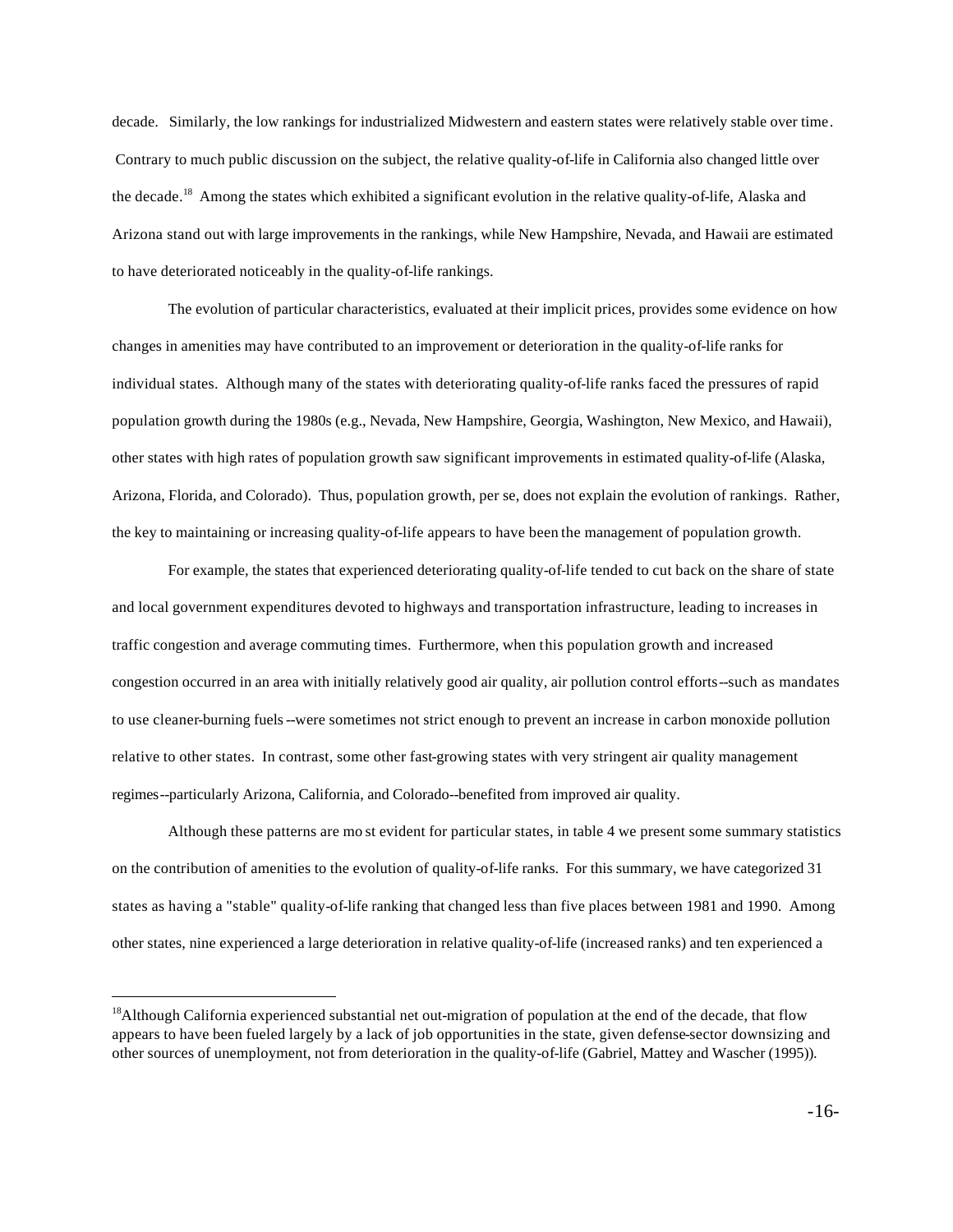large improvement (decreased ranks). On average across the states in the improving group, the rank improved by about nine places, and the average change in rank for the deteriorating group was about eleven places.

In the group with deteriorating quality-of-life ranks, the attribute with the largest contribution to the deterioration was state and local government expenditures on highways, which accounted for a movement of 2.7 places in the ranks, on average.<sup>19</sup> Relatively longer commuting times, higher carbon monoxide and ozone levels, and a lower share of state and local spending on welfare also were large sources of deterioration in quality-of-life for these states. For example, New Hampshire, New Mexico, and Nevada all saw a deterioration in their quality-of-life ranks associated with a reduced highway spending share, increased commuting times, and lower air quality.

The patterns among states with improving quality-of-life ranks were more diverse. On average, an increased budget share for public welfare was an important contributor, but this was not a broad-based phenomenon. The large average contribution of income tax reductions was similarly narrow-based; Alaska households benefited from the elimination of the income tax there, but overall tax revenues and government services were maintained by a shift towards petroleum-related taxes in the sales and other taxes category. Large declines in carbon monoxide levels noticeably boosted the quality-of-life in Arizona and Colorado. In South Carolina, the improved quality-of-life owed to better schools and a broad-based realignment of the state and local government expenditure mix.

### **V. Robustness and Other Results**

i

Despite the extensive set of amenities included in the quality-of-life calculations, we undoubtedly have excluded--usually for data reasons--numerous other location-specific attributes that might influence either overall rankings or the implicit price estimates for particular amenities. Most of our main results appear robust to reasonable alternative specifications of the model, but we did notice some interesting sensitivities. For example, the result that increased commuting times and air pollution in states with rapid population growth and relatively low highway spending were associated with deteriorating quality-of-life rankings were relatively robust to various specification

 $19As$  an illustration of how we calculated the contribution of a specific amenity to the change in a state's rank, consider the example of how much increased commuting times affected California's quality-of-life rank. To compute this, we evaluated California's quality-of-life index at that state's 1990 commuting times, but extrapolated all other California traits from their 1981 values using the average change in traits for the nation as a whole (as shown in the third data column of table 1). Similarly, amenity traits (including commuting times) in other states were rolled forward from their 1981 values by the national average changes in the traits.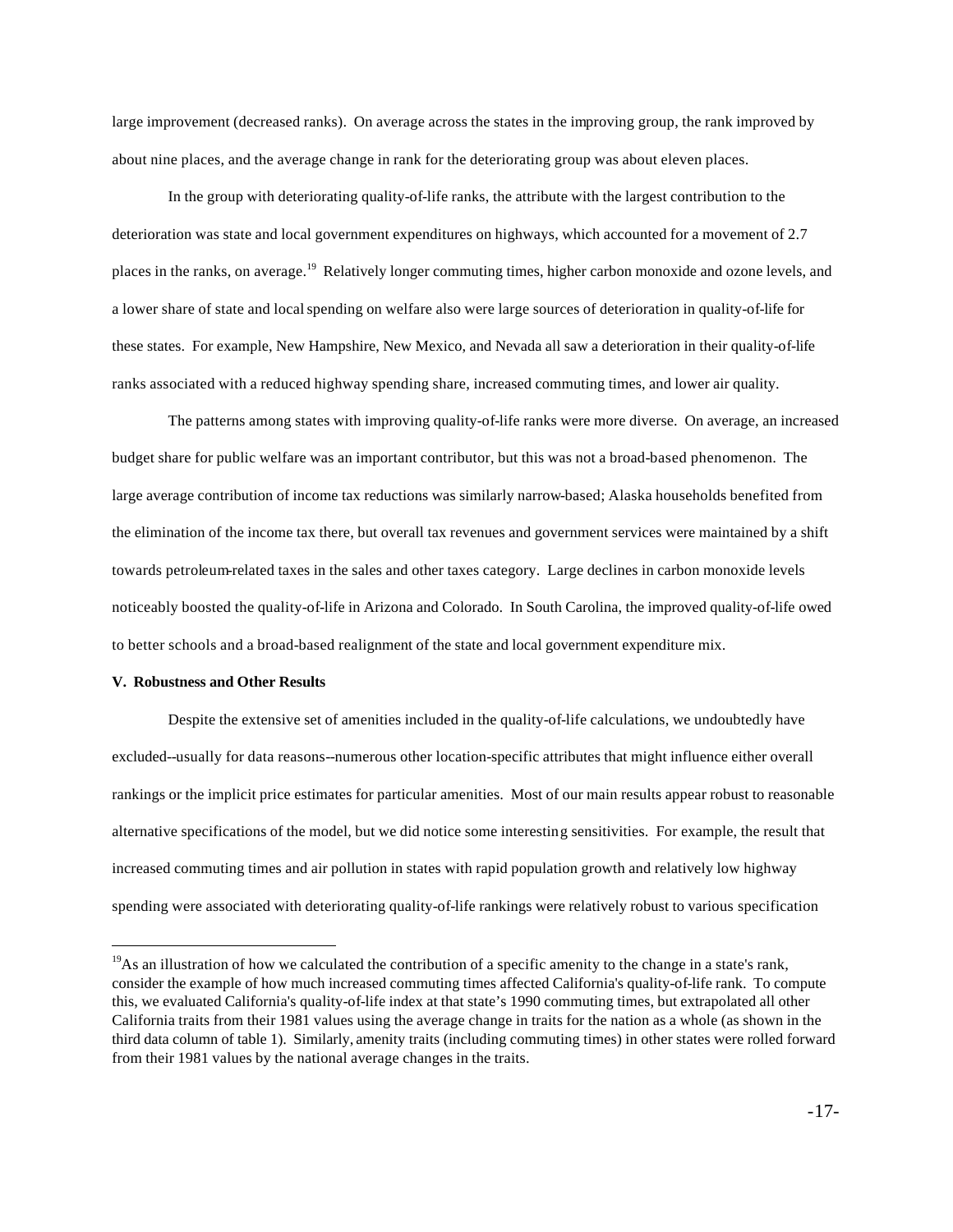choices. However, the interpretations of the evolution of some other state traits--such as the violent crime rate--were sensitive to whether or not other closely-related state traits--such as spending on prisons--were included in the model.

In particular, although prison spending and crime rates are positively correlated in the cross-section dimension, the state-specific time-series patterns of prison spending and crime rates are more heterogeneous. Some states dealt with the potential for increased crime by increasing law enforcement efforts, thus letting prison populations swell, but preventing the actual crime rates from escalating further. Other state and local governments have managed to maintain relatively low budget shares on pris on spending. If the state and local government expenditure share on correctional facilities (prisons) is included in the model, it receives a large implicit price which clearly differs from zero, and the model implies that increased prison spending (or the underlying threat of crime driving the increased spending) is an important contributor to the deterioration in quality-of-life in some states.<sup>20</sup>

More generally, a potential solution to this omitted variables problem is to include group fixed effects in the quality-of-life estimates (see, for example, Gyourko and Tracy  $(1992)$ ).<sup>21</sup> Of course, the use of fixed effects has its own problems because there could be location-specific attributes that are correlated with the dependent variables but

 $^{20}$ In addition, we considered including a measure of the prices paid for electricity by end-users in each state as a locational characteristic, under the reasoning that the relative efficiency of regulated monopolies or relative endowments of resources facilitating low-cost (hydroelectric) or high-cost (nuclear) electric power production could be an important place-specific characteristic. If such an electricity price variable is included in the model, it receives a large, negative full implicit price, and the large increases in relative electricity prices in some states contribute noticeably to a deterioration in their relative quality-of-life. Survey evidence suggests that relative electricity prices are high on the list of most important factors for manufacturing firm location choice, and our results in this regard suggest that such productive disamenities are capitalized in the local wages and prices faced by households. However, given our inability to measure and reflect a full range of factors affecting firm productivity and costs, we chose to omit this variable from the final specification.

<sup>&</sup>lt;sup>21</sup>In addition to the OLS type of estimates provided by Blomquist et al (1988), Gyourko and Tracy use a random effects estimator with and without group effects for explaining wages and housing expenditures of individuals within and between metropolitan areas. Here, we continue to use the terminology "group effect" even though we implement a fixed effects, not a random effects, approach to estimation. The disadvantage of the random effects approach is that the unknown group effects parameters must be orthogonal to the included regressors in order for the parameters of interest to be estimated consistently. Indeed using our data, we rejected the random effects specification in favor of the fixed effects model using the standard Hausman test. Moreover, unlike in Gyourko and Tracy, our use of timeseries amenity data permit the use of a fixed effects specification by adding the needed degrees of freedom.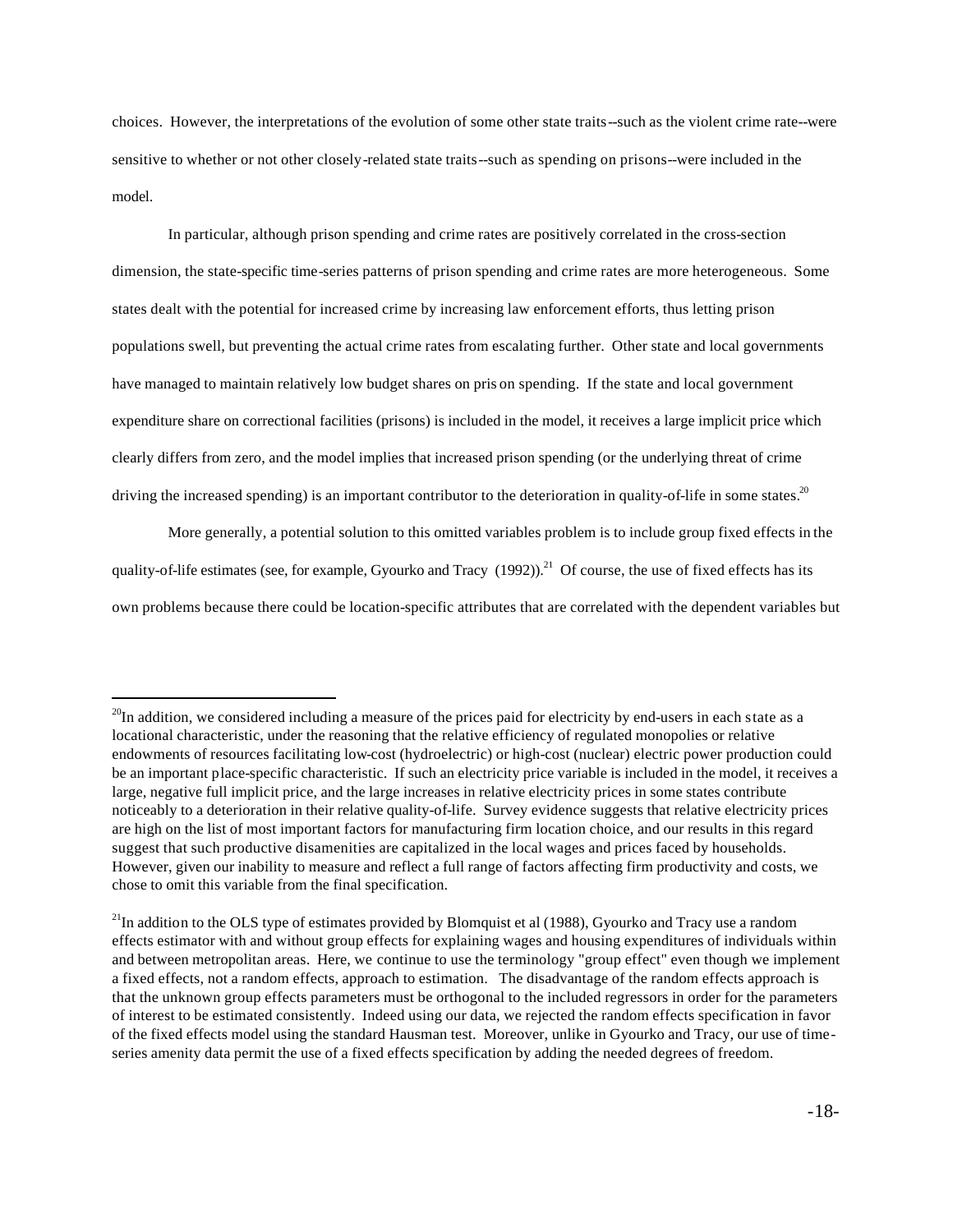should not be treated as influencing the quality-of-life estimates.<sup>22</sup> Regardless, it is useful to examine the sensitivity of our results to the inclusion of fixed effects, both in terms of the rankings and their evolution through time.

As noted above, the fixed effect parameters  $(a_{it}, d_{it}, ?_{it})$  are not separately identified from the coefficients on observed amenities  $(\beta_3, \gamma_2, \gamma_1)$  without further restrictions, and thus in our baseline model we assumed that the fixed effects were absent and regressed wages, housing costs, and the non-housing cost-of-living on an extensive vector of locational amenities  $\mathbf{Z}_{i}$ . Alternatively, one can achieve identification by deleting the time-invariant amenities (such as whether a state is located on a coast) from  $\mathbf{Z}_{i}$  and restricting the fixed effect parameters to vary only over location ( $a_{i} = a_{j}$ ,  $d_{i} = d_{j}$ ,  $?_{i} = ?_{j}$ ). Employing these restrictions, we re-estimated equations (11) through (13) and computed quality-of-life indices using an alternative version of the definition of full-implicit prices (14) that includes the fixed effects coefficients as capitalized amenities.

The rankings (and standard errors) we obtain with such state-level fixed effects are shown in table 5. As is evident from comparing tables 3 and 5, quality-of-life rankings using the two methods are highly correlated, with a Spearman rank correlation over the entire sample of .84. Changes in rankings are also positively correlated across the models (with a correlation coefficient of .45), although the rankings do not change nearly as much in the fixed effects version as in the observed amenities version of the model. This occurs for two reasons. First, the fixed effects coefficients pick up substantially more of the cross-section variation in the data than do the full vector of amenities. Second, the absence of cross-sectional identifying information reduces the implicit prices of many of the time-varying amenity characteristics. The end result is that the fixed effects tend to dominate the rankings in both years, with the time-varying amenities producing only minor changes in ranks. Whether this is sensible depends on the extent to which the fixed effects are capturing additional amenities that were excluded from the base model, or whether, as we suspect, the fixed effects are picking up additional quality effects in wages and house prices that we were unable to control for in the first stage of the estimation process.

With respect to the individual rankings, some states show different patterns in the fixed effects model than in the full-amenity specification, while others do not. For example, Alaska and Arizona, which show the greatest

 $22$  For example, if the omitted variables affect wages because they pertain to the quality of the workforce (i.e., they are missing elements of the  $X_i$  or  $Y_i$  variables of equation (5)), then they should not be treated as amenities in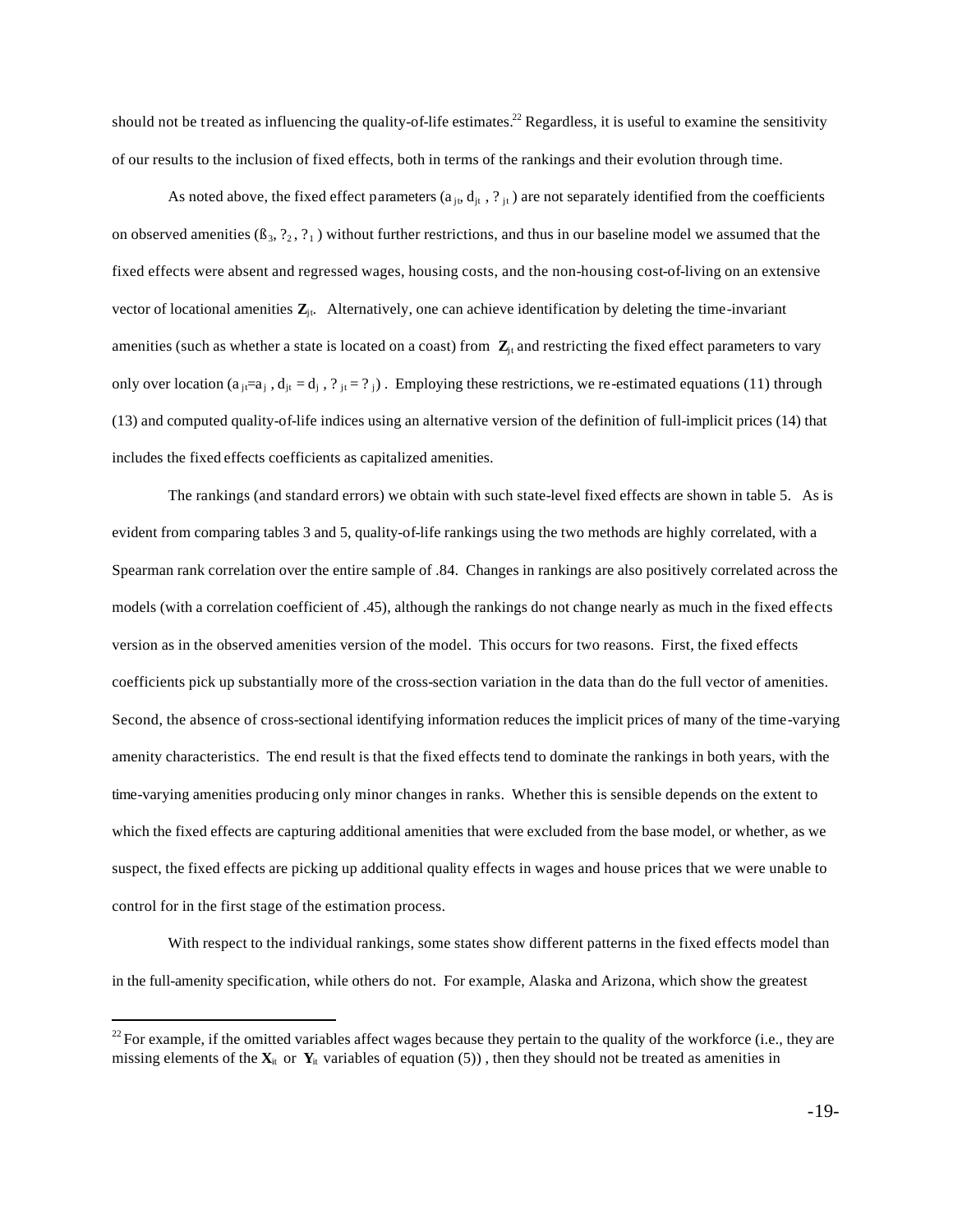improvement in table 3, instead show a slight deterioration in table 5. Similarly, the deterioration in ranks for both Hawaii and New Hampshire are less severe in the fixed effects model than in the full-amenity specification. For other states, however, the results are fairly similar. Nevada shows a marked deterioration in its relative quality-of-life in both specifications, while mountain states such as Montana and Wyoming consistently rank high, and industrialized states consistently rank low. $^{23}$ 

Additionally, it is potentially interesting to compare the results from our three-equation version of the model and the two-equation counterpart employed by previous researchers. As we noted earlier, we think that the addition of the non-housing expenditure equation to the model represents a conceptual improvement to the quality-of-life framework. Moreover, from a practical standpoint, the  $R^2$  for that equation is nearly as high as for the wage and housing expenditure equations and many of the coefficients on the amenities are statistically significant, suggesting that amenity values are capitalized in non-housing prices as well. In particular, using only the wage and housing expenditure equations results in a somewhat higher full implicit price for temperature extremes but a somewhat lower implicit price for precipitation and wind speed; the two-equation model also results in a negative full implicit price for being on a coast, contrary to our priors. For the time-varying amenities, the largest differences were for commuting time and air quality, for which the full implicit prices in the two-equation model were more negative than in the threeequation model. In addition, full implicit prices were somewhat more positive in the two-equation version for both state and local expenditures on welfare and highways.

 Despite these differences, for both the full-amenity and fixed-effects specifications, the rankings generally were quite similar in the two- and three-equation models, with Spearman rank correlation coefficients over 0.9 for the

calculating the quality-of-life indices.

 $23$ Another aspect of quality-of-life models that has been criticized in recent years is their reliance on the assumption that labor and non-traded goods markets are in equilibrium. In particular, numerous studies have found that migration can, at least in part, be explained by differences across locations in wages and house prices, suggesting that such differences may not be immediately or fully offset by differences across locations in amenities. Greenwood et. al. (1991) address this issue by adjusting the quality-of-life estimates for the disequilibrium implied by nonzero net migration flows; their results for 1980 suggest that most states were in disequilibrium in that year, but that adjusting for that disequilibrium had little effect on the quality-of-life estimates. We experimented with this issue by entering a net migration variable directly into the wage, housing expenditure, and non-land cost-of-living equations and interpreting the contribution of the net migration variable to the fit of the regressions as a measure of the extent to which the wages and non-traded goods expenditures were in dis equilibrium. Similar to Greenwood et. al., we found that a migration disequilibrium adjustment has little effect on the implied quality-of-life rankings.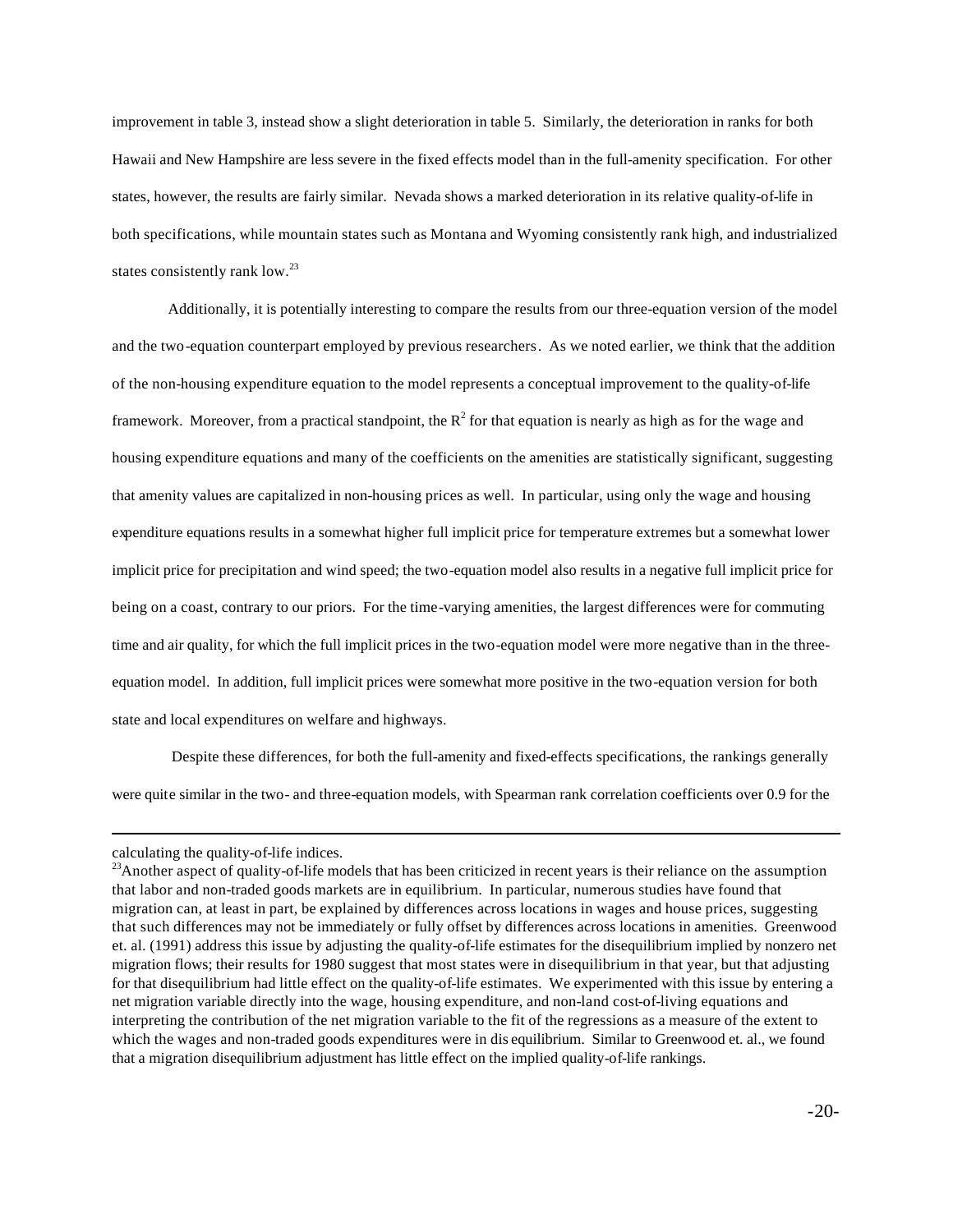ranks and between 0.8 and 0.9 for the changes in ranks. This suggests that, in our exercise, much of the capitalization of amenity differences in non-land costs are mirrored either in terms of lower wages or in terms of higher housing costs. There were, however, a few states for which extending the specification matters. For example, Iowa shows no deterioration in ranking when only two equations are used, in contrast to the results for the three-equation model. In addition, Alaska, Hawaii, and Rhode Island all exhibit a somewhat lower relative quality of life in the two-equation specification than in the three-equation version of the model. Nonetheless, the overall similarity of the results for the two- and three-equation specifications suggests that researchers unable to obtain prices for locally traded nonhousing goods may still be able to compute suitable quality-of-life estimates using only wage and rent data.

#### **VI. Conclusion**

In recent years, increasingly evident problems of congestion, school quality, public infrastructure, and the like have led to widespread media discussion and policy debate regarding evolution in the quality-of-life at the city and state level. Yet little is known about changes over time in the distribution of place-specific amenities, their valuation by households and firms, and thus their effects on measured quality-of-life. To address these issues, this research applies the compensating differential paradigm to provide the first empirical estimates of the extent and sources of evolution in the quality-of-life among U.S. states. Results of the analysis suggest that some states recorded a substantial deterioration in estimated quality-of-life over the 1980s, in large part due to limited infrastructure investment in the wake of rapid growth. Estimates from our model suggest that reduced spending on highways, increased traffic congestion, and elevated air pollution have been the most important contributors to the deterioration in the quality-of-life in those states. Elsewhere, the quality-of-life either has remained relatively high or has improved. States ascended in our estimated quality-of-life rankings for a variety of reasons, including improved air quality, increased highway spending, and reduced tax burdens and commute times.

In sum, our findings suggest that state-level mitigation of infrastructure deterioration, congestion, and air pollution serve to perceptibly elevate estimated quality-of-life. Similarly, careful calibration of the tax and expenditure mix, so as to adequately reflect consumer preferences, can go some distance in enhancing measured quality-of-life. While our analysis does indicate the determinants of changes in the attractiveness of states over time, data resources do not permit a full description of within-state variation in the quality-of-life. Data development permitting such an

-21-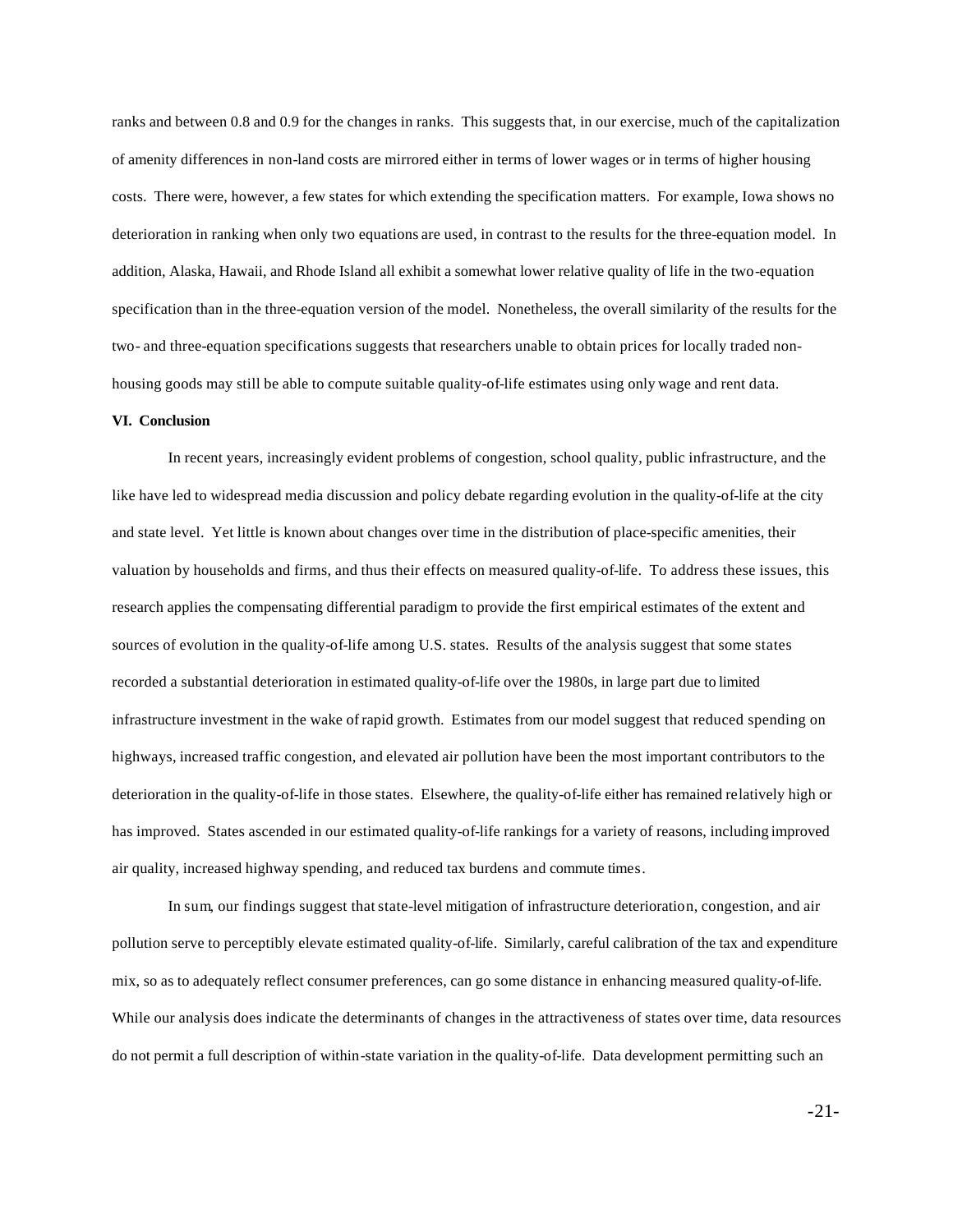exercise would similarly benefit local government policymakers seeking to assess how changes in city- or countyspecific attributes affect the quality-of-life.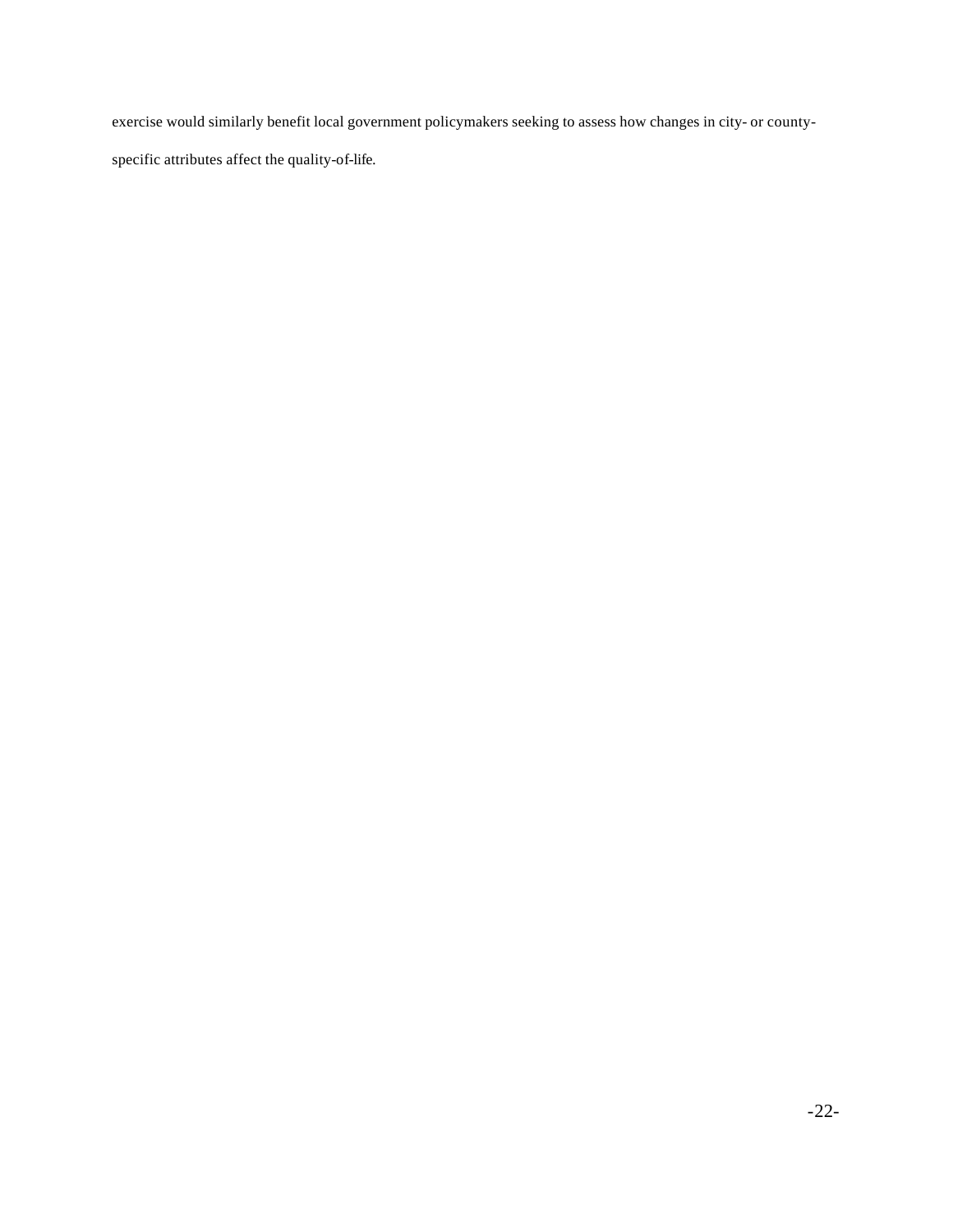#### **References**

American Chamber of Commerce (1995), ACCRA Cost of Living Manual (Louisville, KY: American Chamber of Commerce).

Blomquist, Glenn, Mark Berger, and John Hoehn (1988). "New Estimates of the Quality of Life in Urban Areas", *American Economic Review*, 78, 89-107.

Blomquist, Glenn and Mark Berger (1992). "Mobility and Destination in Migration Decisions: The Roles of Earnings, Quality of Life and Sense of Place", *Journal of Housing Economics*, vol. 2, 37-59.

Boyer, R. and D. Savageau (1985, 1989, 1993). Places Rated Almanac, (New York: Prentice Hall).

Brady, Peter (1995). "Interregional Compensating Differentials and Incentives to Migrate: A Study of Location Decisions by Young Adults," unpublished manuscript, University of Wisconsin, November.

Card, David, and Alan Krueger (1990). "Does School Quality Matter: Returns to Education and the Characteristics of Public Schools in the United States", Working Paper no. 265, Princeton, N. J.: Princeton University, Industrial Relations.

Evans, Alan W. (1990). "The Assumption of Equilibrium in the Analysis of Migration and Interregional Differences: A Review of Some Recent Research," *Journal of Regional Science*, vol. 30, 515-31.

Gabriel, Stuart, Joe Mattey, and William Wascher (1995). "The Demise of California Reconsidered: Interstate Migration Over the Economic Cycle", *Economic Review, Federal Reserve Bank of San Francisco,* 2, 30-45*.*

Graves, P.E. (1980). "Migration and Climate", *Journal of Regional Science*, 20, 227-37.

Greenwood, Michael., Gary Hunt, Dan Rickman, and George Treyz (1991). "Migration, Regional Equilibrium, and the Estimation of Compensating Differentials", *American Economic Review*, 81, 1382-90.

Gyourko, Joseph and Peter Linneman (1993). "The Affordability of the American Dream: An Examination of the Last 30 Years," *Housing Policy Debate*.

Gyourko, Joseph and Joseph Tracy (1992). "The Structure of Local Public Finance and the Quality of Life," *Journal of Political Economy*, vol. 99, no. 4, 774-806.

Hall, Bob and Mary Lee Kerr, 1991-1992 Green Index, Island Press, Washington, D.C.

Hoehn, John, Mark Berger and Glenn Blomquist (1987). "A Hedonic Model of Interregional Wages, Rents, and Amenity Values," *Journal of Regional Science*, vol. 27, 605-20.

Hunt, Gary (1993). "Equilibrium and Disequilibrium in Migration Modelling", *Regional Studies,* vol. 27, 4, 341-49.

Kokaski, M.F., P. Cardiff, and B. R. Moulton (1994). "Interarea Prices for Consumer Goods and Services: A Hedonic Approach Using CPI Data," Working Paper #256, U. S. Department of Labor, Bureau of Labor Statistics.

Koo, Jahyeong, Keith R. Phillips, and Fiona D. Sigalle (2000). "Measuring Regional Cost of Living," *Journal of Business and Economic Statistics*, 18, 127-36.

Poterba, James M. (1991). "House Price Dynamics: The Role of Tax Policy and Demographics", *Brookings Papers on*